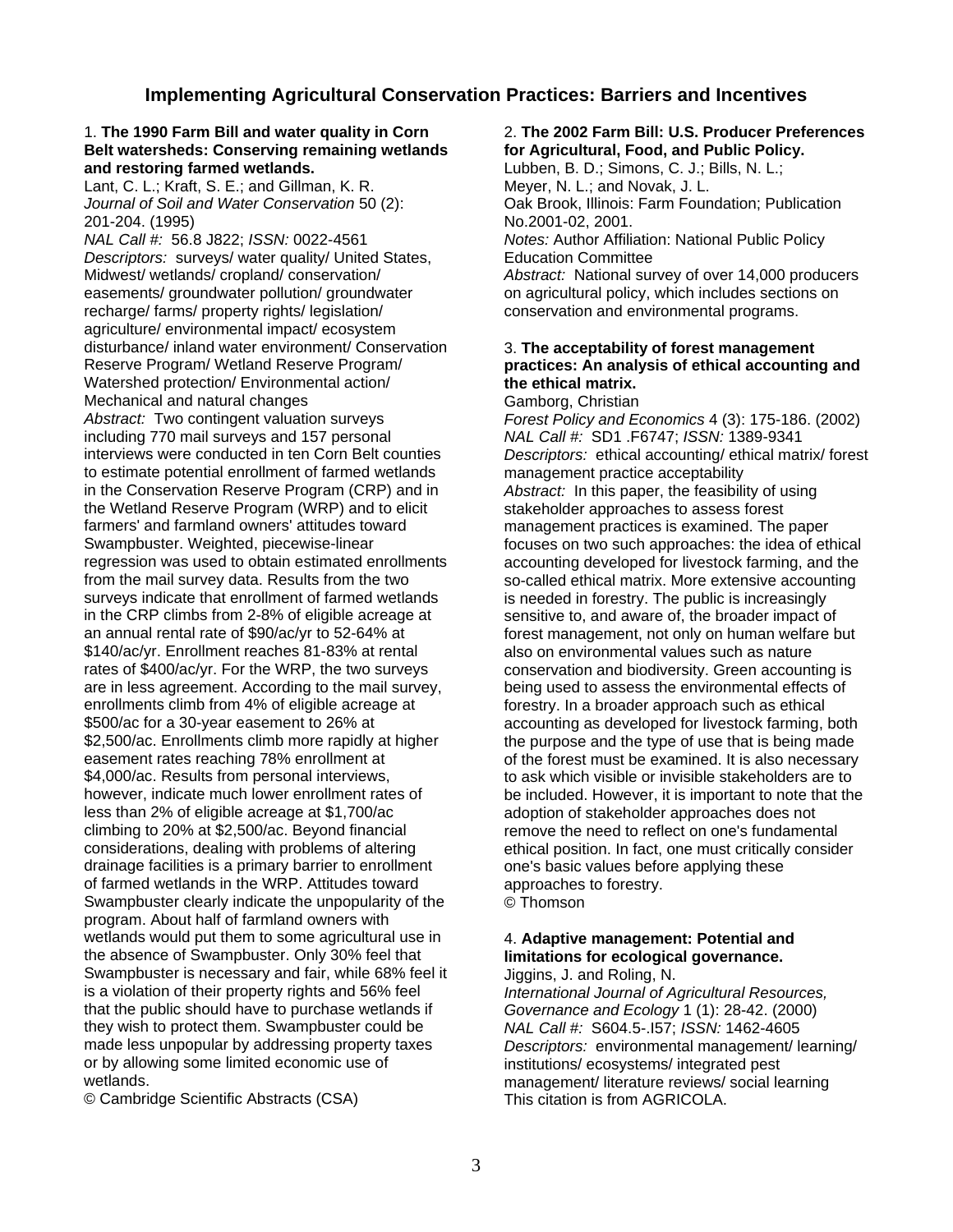## 5. **Adaptive participation in watershed** than 405 ha, 33% are using their computers to **management. now interest in the schedule irrigation.** Since computers and

*Journal of Soil and Water Conservation* 55 (3): and producers are showing a willingness to 248-252. (2000) implement SIS on their own, Washington State

*Descriptors:* watersheds/ watershed management/ Irrigation Scheduling Expert (WISE) software and a decision making/ public opinion/ community web-based information system. Self-implemented involvement/ demography/ geographical variation/ SIS also requires increased producer knowledge research/ literature reviews along with training for potential vendors. Therefore,

## 6. **Adoption and adaptation of scientific irrigation** workshops, field days, publications and newsletters. **scheduling: Trends from Washington, USA as of** Conversely, WSU has stopped providing full-service

Leib, Brian G; Hattendorf, Mary; Elliott, Todd; and

*NAL Call #: S494.5.W3A3; <i>ISSN: 0378-3774* survey. *Descriptors:* agricultural water management © Thomson *Abstract:* Scientific irrigation scheduling (SIS) is defined as the use of crop evapotranspiration data 7. **The adoption and diffusion of level fields and**  and soil moisture sensors to accurately determine **basins.**  when and how much to irrigate. Three surveys were Anderson, D. P.; Wilson, P. N.; and conducted during 1997 and 1998 to determine the Thompson, G. D. status of and direction for SIS in Washington. *Journal of Agricultural and Resource Economics* According to the survey results, nine private 24 (1): 186-203. (July 1999) consultants were contracted to perform irrigation *NAL Call #:* HD1750.W4; *ISSN:* 1068-5502 scheduling on nearly 120,000 ha per year. *Descriptors:* cotton/ farm management/ irrigated Conservation districts, county extension, and the farming/ technical progress/ water conservation/ national resource conservation service assisted water costs/ innovation adoption/ legislation/ state producers in scheduling irrigation on an additional government/ regression analysis/ Arizona/ 1980<br>6000 ha in a year. Two-hundred and four producers Groundwater Management Act/ laser leveling 6000 ha in a year. Two-hundred and four producers reported scheduling 26,750 ha of irrigation on their This citation is from AGRICOLA. own and 6000 ha with consultants. At a minimum, the combined acreage reported in these surveys 8. **Adoption and economic impact of site-specific**  indicates an 18% adoption rate of SIS. However, the **technologies in U.S. agriculture.**  actual adoption rate is much greater if the self- El Osta, H. and Mishra, A. implementation rate for the 200 producers is *Selected papers from the annual meeting of the*  representative of the entire state. Survey results also *American Agricultural Economics Association* (2001) indicated that potatoes and tree fruit account for *NAL Call #:* HD1405-.A44. more than half of the acreage being scheduled. The *Notes:* Supplemental online access through main reason producers were willing to pay for http://agecon.lib.umn.edu. Meeting held Aug irrigation scheduling is to insure the quality of high- 2001, in Chicago, Illinois. Includes references. value crops. Energy savings became important *Descriptors:* site specific crop management/<br>when water needed to be lifted a considerable variable rate application/ innovation adoption/ distance; however, water conservation, high yield, economic impact/ farmers' attitudes/ decision fertilizer savings, and non-point pollution reduction making/ production costs/ savings/ United States were considered secondary benefits. Center-pivots This citation is from AGRICOLA. were the most likely irrigation systems to be scheduled and a considerable proportion of drip and 9. Adoption of Agricultural Production Practices: solid-set sprinklers were scheduled, but a very small **Lessons Learned from the U.S. Department of**  proportion of furrow systems and set-move **Agriculture Area Studies Project.**<br>
sprinklers were scheduled. Over 75% of the survey **Caswell. M.: Fuglie. K.: Ingram. C.:** respondents have personal computers and 50% and Kascak, C.<br>have modems but less than 5% are using their U.S. Department computers to schedule irrigation. However, when ERS Agricultural Economic Report No. 792], examining the group producers who irrigate more 2001 (application/pdf)

Chess, C.; Hance, B. J.; and Gibson, G. communication technology are available "on-farm", *NAL Call #:* 56.8-J822; *ISSN:* 0022-4561 [JSWCA3] University (WSU) has developed the Washington This citation is from AGRICOLA. WSU is continuing traditional SIS educational efforts such as on-farm testing of soil moisture sensors, **1998.**<br>
Leib. Brian G: Hattendorf. Mary: Elliott. Todd: and **SIS demonstrations that compete with existing**<br>
services, require intensive labor, and affect a limited Matthews, Gary number of producers. Agri-business is employing a Agricultural Water Management 55 (2): similar strategy as self-service SIS providers have 105-120. (2002) increased by seven companies since the 1998

[http://agecon.lib.umn.edu](http://agecon.lib.umn.edu/). Meeting held August 5-8, variable rate application/ innovation adoption/

Caswell, M.; Fuglie, K.; Ingram, C.; Jans, S.;

U.S. Department of Agriculture [Also available as: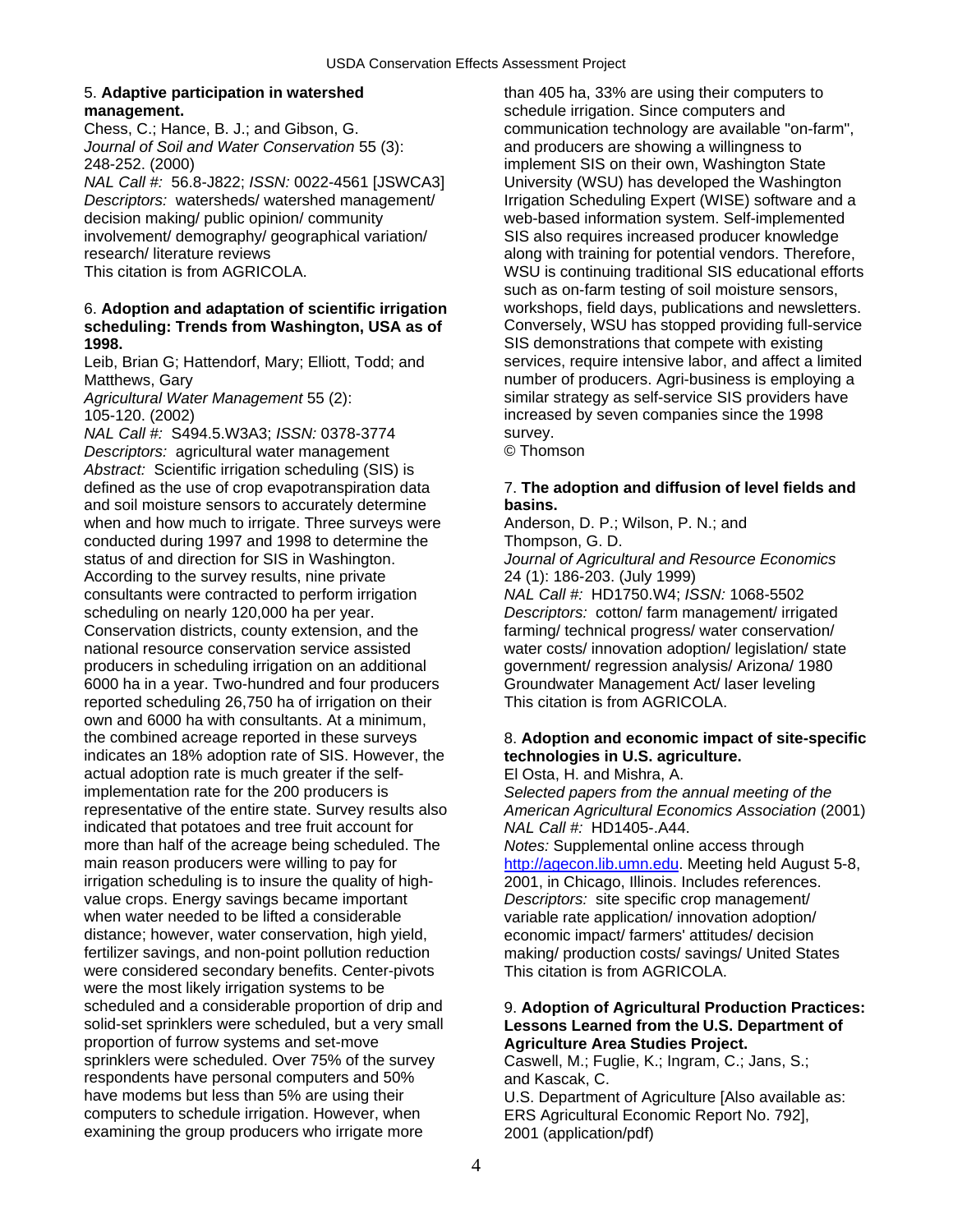## <http://www.ers.usda.gov/publications/aer792/> 12. **Adoption of conservation production**

*Descriptors:* natural resource management/ nutrient **systems within the north central region of the**  management/ soil management/ pest management/ **United States.** water management/ conservation practices/ Napier T.L.; Ascough J.C.; and Flanagan D.C. agrochemicals/ crop yield/ innovation adoption/ In: Soil erosion research for the 21st century: participation/ econometric models/ regional Proceedings of the International Symposium. (Held economics/ policy analysis/ economic analysis/ 3 Jan 2001-5 Jan 2001 at Honolulu, Hawaii.) watersheds/ surveys/ United States/ farmer surveys/ St Joseph, Mo.: American Society of Agricultural USDA Area Studies Project **Engineers**; pp. 256-259; 2001.

*Abstract:* The U.S. Department of Agriculture Area This citation is provided courtesy of CAB Studies Project was designed to characterize the International/CABI Publishing. extent of adoption of nutrient, pest, soil, and water management practices and to assess the factors 13. Adoption of environmental protection that affect adoption for a wide range of management **practices in the Scioto River watershed:**  strategies across different natural resource regions. **Implications for MODSS.** The project entailed the administration of a detailed Napier, T. L. and Camboni, S. M. field-level survey to farmers in 12 watersheds in the In: Multiple objective decision making for land, Nation to gather data on agricultural practices, input water, and environmental management: use, and natural resource characteristics associated Proceedings of the First International Conference on with farming activities. The data were analyzed by Multiple Objective Decision Support Systems the Economic Research Service using a consistent (MODSS) for Land, Water and Environmental methodological approach with the full set of data to Management: Concepts, Approaches, study the constraints associated with the adoption of and Applications. micronutrients, N-testing, split nitrogen applications, Boca Raton, Fla.: Lewis Publishers; green manure, biological pest controls, pest-<br>
pp. 337-347; 1998. resistant varieties, crop rotations, pheromones, *Notes:* Meeting held September 1996 in Honolulu, scouting, conservation tillage, contour farming, strip Hawaii. Edited by S.A. El-Swaify and D.S. Yakowitz. cropping, grassed waterways, and irrigation. In Includes references. addition to the combined-areas analyses, selected *NAL Call #:* HC13.I544-1996; *ISBN:* 1574440918 areas were chosen for analysis to illustrate the *Descriptors:* farm management/ innovation difference in results between aggregate and area-<br>
adoption/ decision making/ farm surveys/ farmers' specific models. The unique sample design for the attitudes/ Ohio/ multiple objective decision survey was used to explore the importance of field-<br>
level natural resource data for evaluating adoption at This citation is from AGRICOLA. level natural resource data for evaluating adoption at both the aggregate and watershed levels. Further analyses of the data illustrated how the adoption of 14. **Adoption of integrated pest management in**  specific management practices affects chemical use **U.S. agriculture.**  and crop yields. Vandeman, Ann M. and United States. Dept. of

## 10. **Adoption of conservation production** Washington, DC: U.S. Dept. of Agriculture,

This citation is provided courtesy of CAB *NAL Call #:* 1--Ag84Ab-no.707<br>International/CABI Publishing. *Descriptors:* Agricultural pests-

## 11. **Adoption of conservation production** United States **systems in two Ohio watersheds: A comparative** This citation is from AGRICOLA. **study.**

*Journal of Soil and Water Conservation* 57 (4): **to reduce hypoxia in the Gulf of Mexico.**<br>229-235: 8 ref. (2002) **compared in the Solimian Conservation** Represent A. R. and Napier. T. L.

Agriculture. Economic Research Service. **systems in three Midwest watersheds. Economic Research Service; iii, 26 p.: ill.; Series: iii** Napier T.L.; Tucker M.; and McCarter S. Agriculture information bulletin no. 707. (1994) *Journal of Soil and Water Conservation* 55 (2): *Notes:* Cover title. Running title: Adoption of IPM in 123-134. (2000) *D.S. agriculture.* "September 1994"--P. [i]. Includes 123-134. (2000)<br>
MAL Call #: 56.8-J822 (2000) Call 2010 (2010) U.S. agriculture. "September 1994"--P. [i]. Includes bibliographical references (p. 25-26). Descriptors: Agricultural pests---Integrated control---United States/ Pests---Integrated control---

## Napier TL and Bridges T **15. Adoption of nutrient management techniques**

Robinson, J. R. and Napier, T. L. *NAL Call #:* 56.8 J822 *Agricultural Systems* 72 (3): 197-213. (June 2002) This citation is provided courtesy of CAB *NAL Call #:* HD1.A3; *ISSN:* 0308-521X [AGSYDS] International/CABI Publishing.<br> *Descriptors:* hypoxia/ watershed management/ Descriptors: hypoxia/ watershed management/ water conservation/ farm management/ nutrients/ innovation adoption/ water quality/ socioeconomics/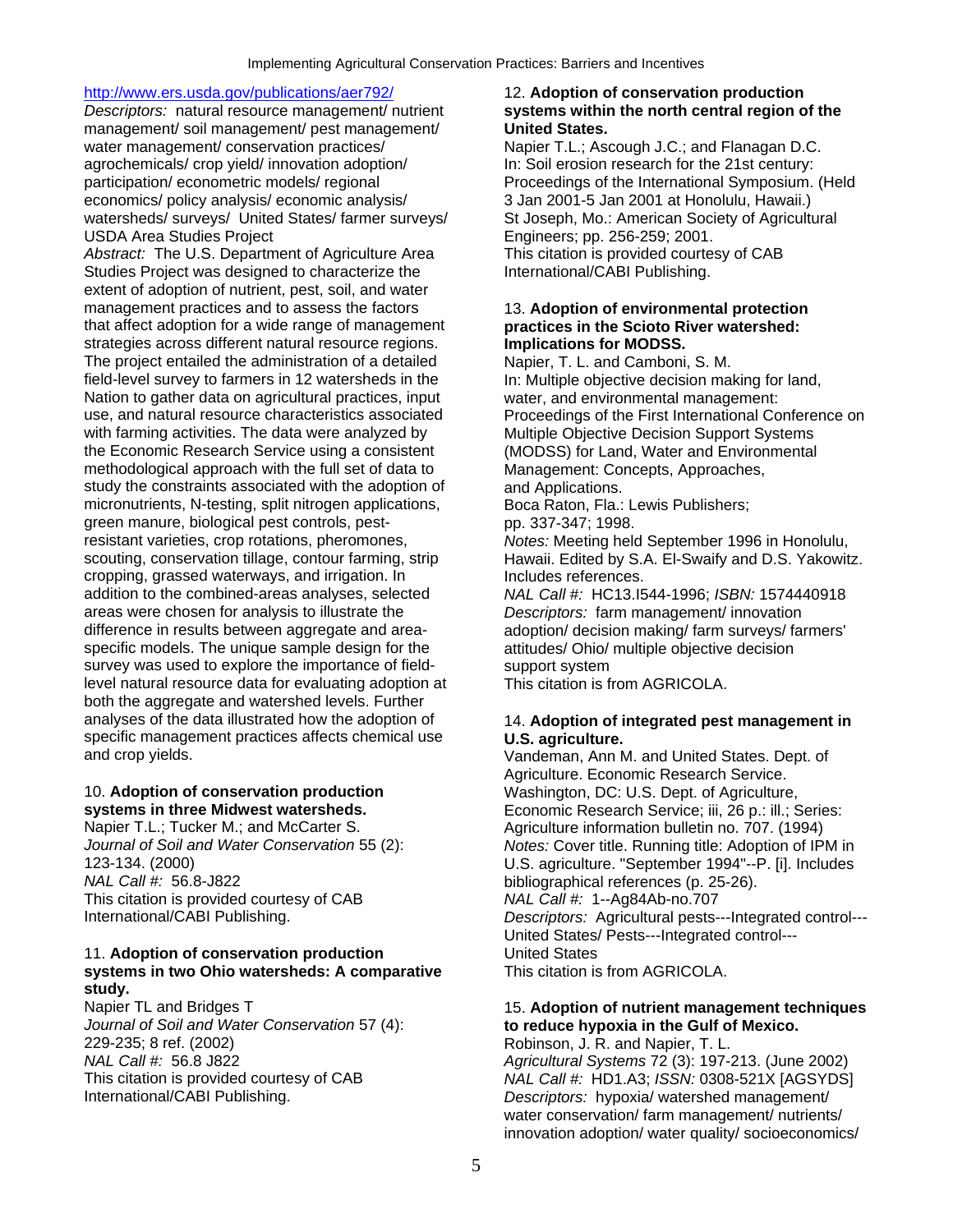farm surveys/ models/ data collection/ regression 17. **Adoption of pest management strategies**  analysis/ Ohio/ Iowa/ Minnesota/ Gulf of Mexico **under varying environmental conditions.**  owner-operators within three watersheds located in United States. Dept. of Agriculture. the North Central Region of the USA to examine use Economic Research Service. of selected water protection practices. A theoretical Washington, DC: U.S. Dept. of Agriculture, model developed from selected components of the Economic Research Service; iii, 16 p.: ill.; Series: traditional diffusion paradigm and the farm structure Technical bulletin (United States. Dept. of model was used to predict adoption and use of Agriculture) no. 1827. (1993) conservation practices at the farm level within the *Notes:* Cover title. "December 1993"--P. i. Includes study watersheds. Study findings revealed that bibliographical references (p. 11).<br>factors commonly purported to be highly correlated MAL Call #: 1-Ag84Te-no.1827 factors commonly purported to be highly correlated were not useful for predicting use of conservation<br>
production practices assessed. The production<br>
Integrated control---United States---Technological practices examined in the study were percent of cultivated fields surrounded by grass filter strips, This citation is from AGRICOLA. percent of waterways in cultivated fields protected by grass, use of banded fertilizer, use of side 18. **Adoption of precision farming within three**  dressing of fertilizer, and use of nitrification inhibitor. **Midwest watersheds.**  Study findings revealed that the theoretical model Napier, T. L.; Robinson, J.; and Tucker, M. developed to guide the study was relatively *Journal of Soil and Water Conservation* 55 (2): ineffective for predicting adoption of the 135-141. (2000) conservation practices assessed in the study. None *NAL Call #:* 56.8-J822; *ISSN:* 0022-4561 [JSWCA3] of the statistical models developed from analysis of *Descriptors:* farmers/ site specific crop study data explained more than nine percent of the management/ watersheds/ innovation adoption/ variance in any of the conservation practices landowners/ prediction/ farmers' attitudes/ age/ assessed. Research findings suggest that existing education/ nature conservation/ erosion/ risk conservation programs are no longer useful policy assessment/ water quality instruments for motivating land owner-operators to This citation is from AGRICOLA. adopt and use production systems designed to reduce agricultural pollution of waterways. 19. **Adoption of Soil Conservation Practices: A This citation is from AGRICOLA**.

## 16. **Adoption of nutrient management** College Park, MD: Department of Agricultural and **technologies for rice production: Economic and** Resource Economics, University of Maryland; **institutional constraints and opportunities.** Working Paper No. 01-12, 2001.

*Nutrient Cycling in Agroecosystems* 53 (1): 103-111. technologies: A dual, latent demand approach (Jan. 1999) (WP 00/14), by Lichtenberg, E. and Strand, I.E.

*NAL Call #:* S631.F422; *ISSN:* 1385-1314 [Cited, 20 April 2004:

*Notes:* In the special issue: Resource management working-papers.html<br>in rice systems: nutrients / edited by V. http://www.arec.umd

Balasubramanian, J.K. Ladha, and G.L. Denning.

revolution/ crop management/ soil management/ soil understand the adoption of 11 conservation fertility/ technology transfer/ innovation adoption/ practices, the responsiveness of adoption to cost cultivars/ high yielding varieties/ sharing, and complementarity of the practices. fertilizers/ simulation models/ crop yield/ farm income/ use efficiency/ farm inputs/ 20. **Adoption of sustainable agriculture.** 

Caswell, Margriet F.; Shoemaker, Robbin; and with adoption of conservation production systems *Descriptors:* Agricultural pests---Integrated control---Integrated control---United States---Technological<br>innovations/ Pests Control---United States

## **Revealed Preference Approach.**

Lichtenberg, E.

Pandey, S. *Notes:* Supercedes: Joint adoption of multiple

[NCAGFC]. [http://www.arec.umd.edu/Publications/papers/2000-](http://www.arec.umd.edu/Publications/papers/2000-working-papers.htm)

[http://www.arec.umd.edu/elichtenberg/Revealed%20](http://www.arec.umd.edu/elichtenberg/Revealed Preference BMP Adoption.pdf)<br>Preference%20BMP%20Adoption.pdf

Includes references.<br> *Descriptors:* Supporting Science<br> *Descriptors:* oryza sativa/ cropping systems/ green<br> *Abstract:* A revealed preference Abstract: A revealed preference survey was used to sharing, and complementarity of the practices.

literature reviews<br>
This citation is from AGRICOLA.<br>
This citation is from AGRICOLA.<br>
In: Planting the future: Developing an ag In: Planting the future: Developing an agriculture that sustains land and community/ Bird, E. A.; Bultena, G. L.; and Gardner, J. C., 1995; pp. 155-171. *Notes:* ISBN: 0813820723 *Descriptors:* continuous replacement/ controversial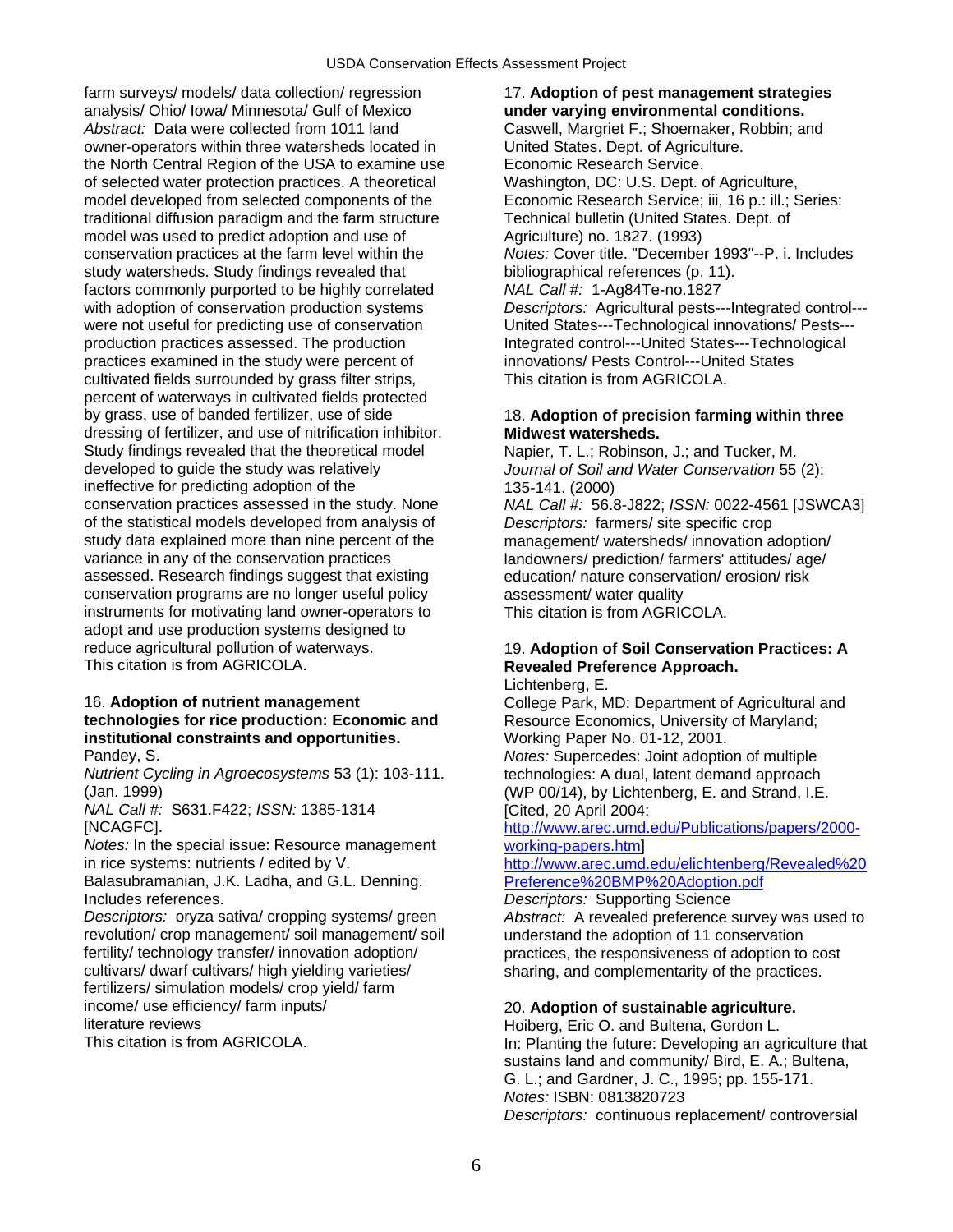practice adoption/ new practices/ optimum important by 78.6% of respondents. In contrast, only (Agriculture)/ Conservation/ Government and Law cranes was somewhat important or important on

## mechanism to reunite fragmented habitat for

*NAL Call #:* QH540.E26; *ISSN:* 0921-8009 be viable. However, the role of farmers in any

## 22. **Agricultural and water-quality conflicts:** © Thomson **Economic dimensions of the problem.**

Ribaudo, Marc.; and United States. Dept. of **on and Characteristics of Selected Watershed**  Agriculture. Economic Research Service. Washington, DC: U.S. Dept. of Agriculture, **Agriculture, Nutrition, and Forestry, U.S. Senate.**  *Notes:* Caption title. "July 1993." "Water quality." Includes bibliographical references (p. 18). United States General Accounting Office [Also *NAL Call #:* 1-Ag84Ab-no.676 <br>*Descriptors:* Water quality---Economic aspects--- *NAL Call #:* TD428 A37A57 1995 (text/html) *Descriptors: Water quality---Economic aspects---*United States/ Groundwater---Pollution---Economic <http://www.gao.gov/archive/1995/rc95218.pdf> aspects---United States/ Agricultural chemicals--- *Descriptors:* program evaluation/ governmental Environmental aspects---United States/ Agriculture and state---United States USDA/ Environmental Protection Agency/ water

## 23. Agricultural producers' perceptions of **public finance/ local government/ citizen sandhill cranes in the San Luis Valley of <b>participation** case studies / decision support

Laubhan, Murray K and Gammonley, James H *Wildlife Society Bulletin* 29 (2): 639-645 (2001) **National Oceanic and Atmospheric Administration/**<br>
MAL Call #: SK357 A1W5: ISSN: 0091-7648<br>
NO AA/ National Marine Fisheries Service/ United *NAL Call #:* SK357.A1W5; *ISSN:* 0091-7648 NO AA/ National Marine Fisheries Service<br>Descriptors: Grus canadensis tabida Igreater States Army Corps of Engineers/ USACE *Descriptors:* Grus canadensis tabida [greater States Army Corps of Engineers/<br>Sandhill cranel (Gruiformes)/ human (Hominidae): This citation is from AGRICOLA. sandhill crane] (Gruiformes)/ human (Hominidae): farmer/ Animals/ Birds/ Chordates/ Humans/ Vertebrates/ agricultural production/ croplands/ **the grassroots: A report based on a series of**  economic attitudes/ human wildlife conflicts/ natural

social attitudes<br>
Abstract: Management for migratory birds at an <br>
Abstract: Management for migratory birds at an <br>
MAL Call #: S589.755.S64 1995 *Abstract: Management for migratory birds at an* ecosystem scale requires forming cooperative *Descriptors:* Agriculture---Environmental aspects-- partnerships with the private sector. To be effective, United States/ Agriculture and state---United States/ however, wildlife managers must understand the Agricultural subsidies---United States/ Soil erosion--economic and social attitudes of private landowners United States/ Water quality---United States to ensure that strategies involving stakeholders are This citation is from AGRICOLA. viable and can be implemented. We documented attitudes of farmers in the San Luis Valley (SLV) of Colorado toward Rocky Mountain Population greater sandhill cranes (Grus canadensis tabida) using a self-administered, mail-back survey. Overall response rate was 46.7%. Viewing sandhill cranes in the SLV was considered somewhat important or

productivity goal/ policy making/ Agronomy 62.1% of respondents indicated that viewing sandhill their own land. Farmers' attitudes toward viewing sandhill cranes on their own property were related 21. **Agglomeration bonus: An incentive** (P=0.02) to perceived conflicts with crop production.<br> **mechanism to reunite fragmented habitat for** The extent of crane use (P=0.04) was the only **biodiversity conservation.** variable we tested that predicted whether conflicts Parkhurst, G. M.; Shogren, J. F.; Bastian, C.; were reported. Our results suggest that partnerships<br>Kivi, P.; Donner, J.; and Smith, R. B. W. Sand Content of the between farmers and natural resource agencies between farmers and natural resource agencies *Ecological Economics* 41 (2): 305-328. (2002) concerned with management of sandhill cranes may This citation is provided courtesy of CAB proposed management strategy must be examined International/CABI Publishing. The carefully because there may be an upper limit of crane use on private land that farmers will tolerate.

## Crutchfield, Stephen R.; Hansen, LeRoy T.; 24. **Agriculture and the Environment: Information**  Economic Research Service; 18 p.: ill., maps. (1993) United States General Accounting Office, Resources<br>
Notes: Caption title. "July 1993." "Water quality." Community and Economic Development Division.

This citation is from AGRICOLA. **pollution** / watershed management/ nonpoint source pollution/ agricultural runoff/ environmental policy/ **Colorado.**<br>
Laubhan. Murrav K and Gammonlev. James H Geological Survey/ Fish and Wildlife Service/

## Mammals/ Nonhuman Vertebrates/ Primates/ 25. **Agriculture and the environment: Listening to**

resources/ perceptions/ private land use/ Ankeny, Iowa: Soil and Water Conservation Society;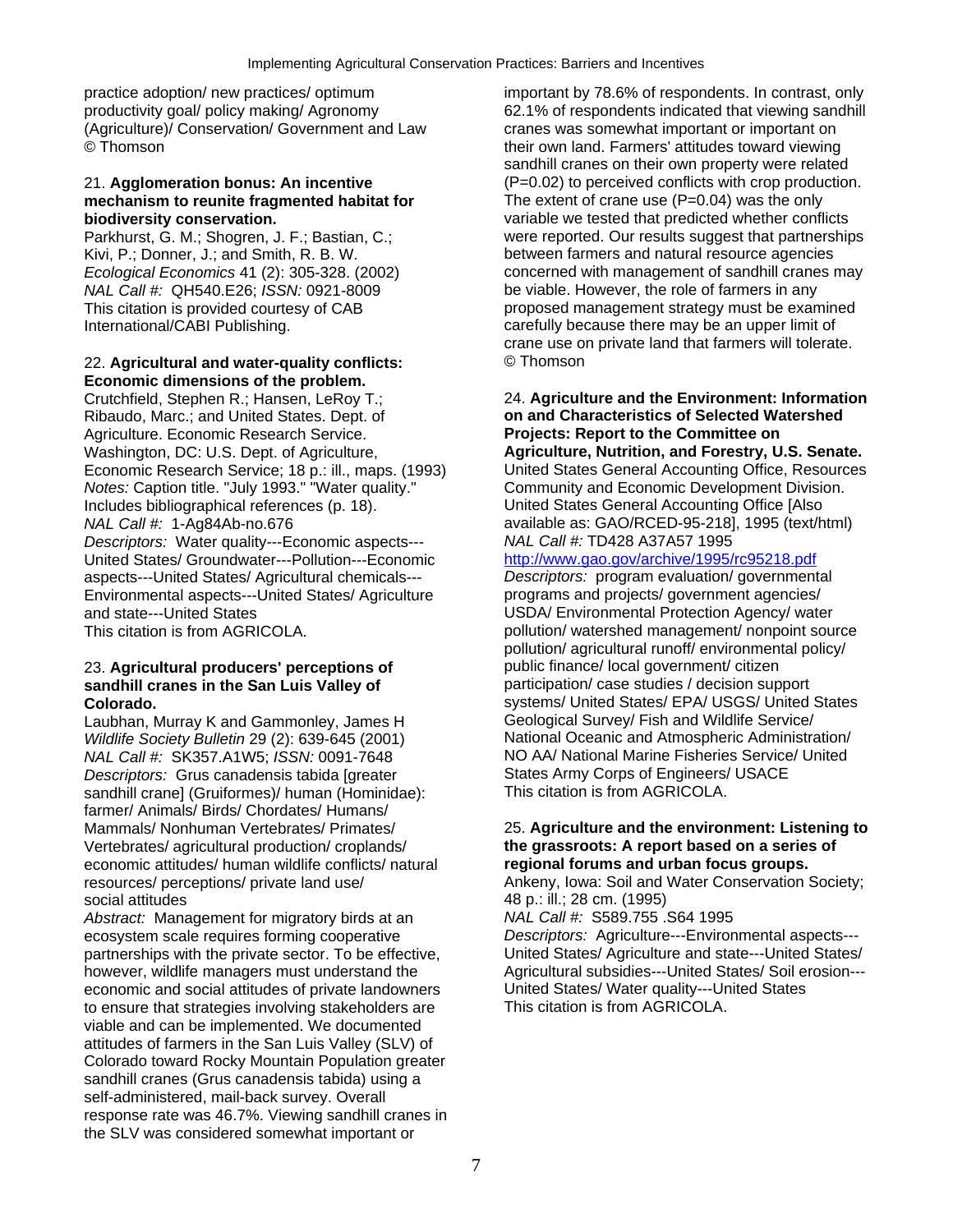## 26. **Alternative and conventional agricultural** 29. **An Analysis of Farmers' Incentives to paradigms: Evidence from farming in southwest Conserve or Degrade the Land. Saskatchewan. Saskatchewan. Milham, N. Milham, N.**

Abaidoo, S. and Dickinson, H. *Journal of Environmental Management* 40 (1): *Rural Sociology* 67 (1): 114-131. (Mar. 2002) 51-64. (1994) *NAL Call #: 281.28-R88; <i>ISSN:* 0036-0112 [RUSCA] *Descriptors:* soil erosion/ soil conservation/

*Descriptors:* farmers' attitudes/ agricultural policy/ agriculture/ erosion control/ resources management/ environmental protection/ technology/ innovation environmental perception/ Watershed protection/ adoption/ farm management/ farming systems/ Environmental perception agricultural households/ farm surveys/ household *Abstract:* In this paper, it is argued that an surveys/ statistical analysis/ Saskatchewan increased understanding of the linkages between *Abstract:* Agricultural analysts have suggested that farmers' economic incentives to control soil the emergence of an alternative agriculture system degradation, degradation-induced productivity represents more than changes in practices; it is also decline and future farmland productivity is essential thought to represent a shift in environmental beliefs, for the formulation of effective land degradation and values, attitudes, and norms. This means that soil management policies. As a basis for the conventional and alternative systems of agriculture argument, a comprehensive farm-level economic represent distinct paradigms which are informed by model for the optimum private and social utilization two contradictory worldviews. Insofar as this claim is of soil over time is developed. Complexities in the correct, it is possible to delineate, target, and decision process due to environmental conditions promote one paradigm, depending on the system of and other uncertainties are considered. It is shown agriculture that policy makers wish to encourage. In that, if farmers are well informed, they will tolerate of the two agricultural paradigms by examining the net returns from depleting soil depth, fertility or practices, beliefs, values, norms, and attitudes of structure equal the marginal profits foregone from farmers in southwest Saskatchewan, part of the conserving these productive aspects of the soil. semi-arid section of the North American Great Efficiency-related technical progress is found to Plains. Findings support the view that different provide incentives for reduced rates of soil Strong confidence in the market, however, is not rate of soil degradation is not likely to mimic the literature. input and output markets operate efficiently and

## 27. **Anaerobic digester survey of California dairy** highlighted as a topic for further detailed

This citation is provided courtesy of CAB degradation. International/CABI Publishing. © Cambridge Scientific Abstracts (CSA)

## 28. **An analysis of farmer participation in** 30. **Analysis of potential conservation effort of conservation oriented management on set-aside CRP participants in the state of Missouri: A land in England. latent variable approach.**

Neve, P; Mortimer, A M; and Putwain, P D. Kalaitzandonakes, N. G. and Monson, M. In: 1997 Brighton crop protection [international] *Journal of Agricultural and Applied Economics* conference: Weeds. (Held 17 Nov 1997-20 Nov 1997 at Brighton, England, UK.); Vol. 1-3. *NAL Call #:* HD101.S6; *ISSN:* 1074-0708 Farnham, England, UK: British Crop Protection *Descriptors:* land diversion/ soil conservation/ Council (BCPC); pp. 681-682; 1997. Federal programs/ program participants/ farmers' *Descriptors:* human (Hominidae): farmer/ Animals/ attitudes/ decision making/ mathematical models/ Chordates/ Humans/ Mammals/ Primates/ Missouri/ Conservation Reserve Program/ multiple Vertebrates/ set aside land: conservation based management, farmer participation/ survey method/ *Abstract:* This study investigated the influence of data collection method economic, personal, and attitudinal factors on the © Thomson intended conservation effort of a sample of

this paper we seek to clarify the practical application soil degradation only to the point where the marginal farming systems correspond to different worldviews. degradation. It is also found that the optimum private limited to conventional farmers, as suggested by the socially optimal rate unless capital markets and farm This citation is from AGRICOLA. Competitively. The potential for monetary and fiscal policy to impact on private rates of soil utilization is **producers. investigation. Finally, it is argued that external costs** Morse D: Guthrie JC: and Mutters R and benefits from farming activity, which have not as *Journal of Dairy Science* 79 (1): 149-153; yet been comprehensively quantified, may be the 11 ref. (1996) **Simple most important cause of any differential** *NAL Call #:* 44.8 J822 between the optimum private and social rates of soil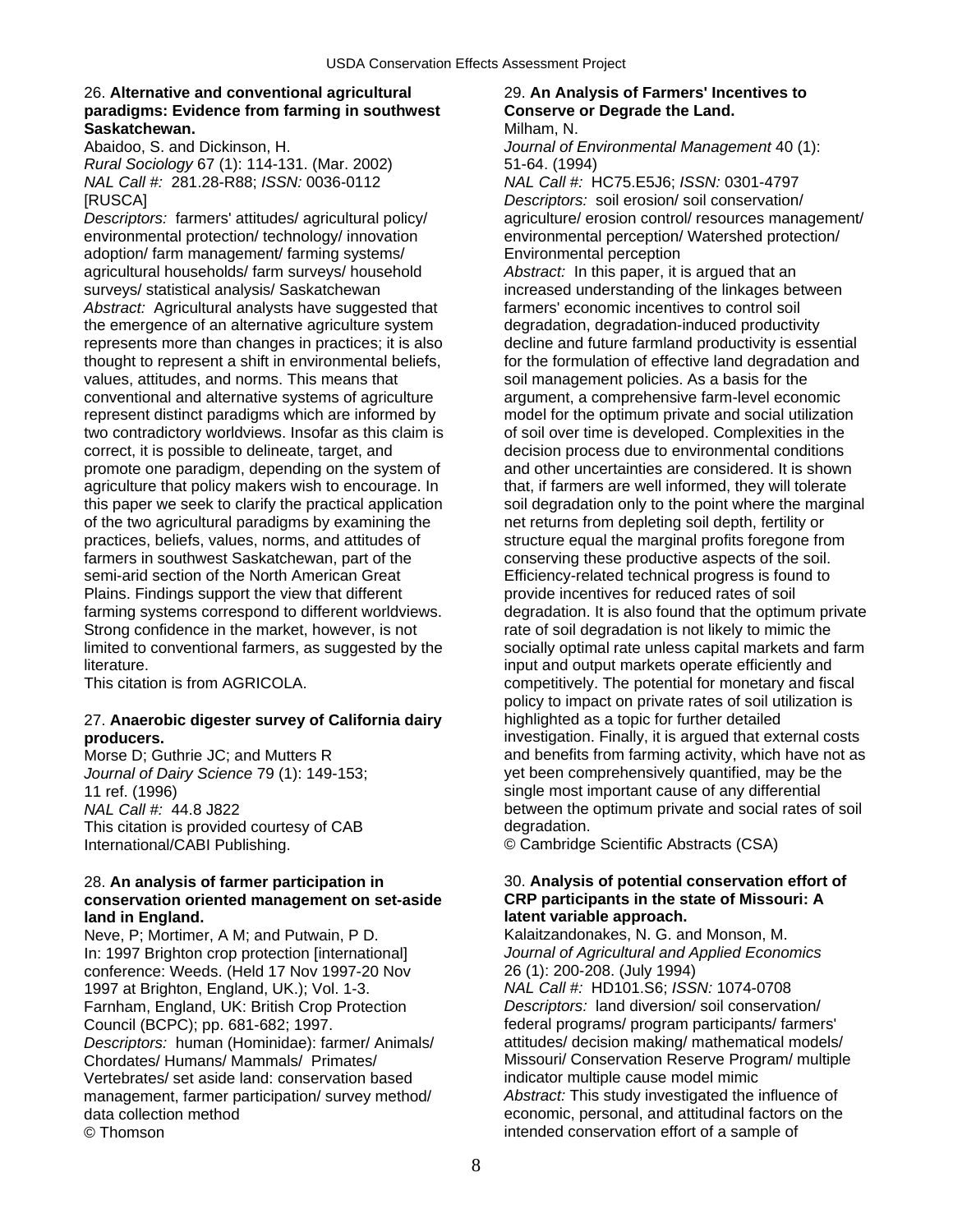Conservation Reserve Program (CRP) contract value-free (Indicators 52, 53, 54). Concerns exist conservation were found to have no significant (Indicator 55). Enforcement capabilities, an influence on the decision. This fact may relate to the institutional measure, rely upon the legal framework recent changes in the regulatory environment to be effective (Indicator 57). Access to capital can brought about by the 1985 Food Security Act which be important to graziers if they are to retain flexibility nature. The reporting programmes are difficult and expensive,

Lynch, L.; Hardie, I.; and Parker, D. (Indicators 63, 64).<br>College Park, MD: Department of Agricultural and (Callege Park, MD: Department of Agricultural and College Park, MD: Department of Agricultural and Resource Economics, University of Maryland;

## [http://www.arec.umd.edu/publications/papers/Workin](http://www.arec.umd.edu/publications/papers/Working-Papers-PDF-files/02-01.pdf) **High Plains Ogallala Region.**<br>
q-Papers-PDF-files/02-01.pdf **Milicary Contact Contact Contact Prometography** White, S. E. and Kromm, D. E.

*Descriptors:* Conservation Reserve Enhancement *Social Science Journal* 33 (4): 437-450. (1996); Program/ Maryland<br>
Abstract: A survey of Maryland land owners<br> *ISSN: 0362-3319*<br> *Descriptors: Unite* 

needed to interest owners in installing buffers. The attitudes/ irrigation/ water use efficiency/

## 32. **Applicability of Montreal Process Criterion 7:** conservation/ Water law and institutions **Legal, institutional and economic framework: To** *Abstract:* This research assesses the effectiveness

**Descriptors: human (Hominidae): rangeland six groundwater management districts reveals that** managers, rangeland scientists/ Animals/ attitudes conflict with several aspects of current Chordates/ Humans/ Mammals/ Primates/ appropriation doctrine. There is significant support Vertebrates/ Montreal Process Criterion 7/ best for broad-based, uniform reductions in management practices / economic framework/ appropriations when groundwater becomes scarce education/ enforcement capabilities/ institutional rather than the "first in time, first in right" requirement framework/ land use policy/ legal framework/ in the prior appropriation doctrine. Many irrigators monitoring capacity/ monitoring programs/ outreach/ believe that past water-use efficiency should be a property rights/ public participation/ rangeland criteria factored into appropriation reduction polices. sustainability/ reporting programs/ research/ values Most oppose the "use it or lose it" concept that<br>Abstract: Criterion 7 - legal. institutional and requires specified levels of beneficial use to protect *Abstract:* Criterion 7 - legal, institutional and requires specified levels of beneficial use to economic framework for rangeland conservation and a water right, and irrigators oppose special economic framework for rangeland conservation and sustainable management - contains 19 of the 67 exemptions to permit new wells to benefit the public<br>
indicators incorporating the Montreal Process.<br>
interest in fully appropriated areas. Importantly, if indicators incorporating the Montreal Process. These indicators are aggregated into five sub- irrigators' preferences were codified in the criteria; those dealing with the legal, institutional, example of promot appropriations doctrines, more and economic frameworks for supporting the server of appropriations doctrines, more and economic frameworks for suppor and economic frameworks for supporting the sustainable management of rangelands, and sub- © Cambridge Scientific Abstracts (CSA) criteria concerning the capacity to monitor and conduct and apply research. Capacity for sustainability can be tied to property rights (Indicator 48), land-use policy (Indicators 49, 50), and use of best management practices (Indicator 51). Public participation in planning is an effective measure of sustainable management, but with public interaction in planning, science is no longer seen as being

holders after their contracts have expired. Economic that the numbers of trained rangeland managers and<br>factors were found to dominate the decision about scientists, along with those in related disciplines, are factors were found to dominate the decision about scientists, along with those in related disciplines, are<br>future conservation effort. Attitudes towards in adequate to meet existing and future needs inadequate to meet existing and future needs changed conservation from a voluntary to regulated to manage sustainably (Indicator 58). Monitoring and This citation is from AGRICOLA. yet they remain critical for assessing sustainable management (Indicators 60, 61, 62). Education, 31. **Analyzing Agricultural Landowners'** research and outreach are equally meaningful as **Willingness to Install Streamside Buffers.** indicators of sustainability for forests and rangelands

## Working Paper 02-01, 2002. 33. **Appropriation and Water Rights Issues in the**

White, S. E. and Kromm, D. E. *Descriptors:* United States, High Plains, Ogallala examined what level of financial incentives is Region/ water rights/ groundwater management/ appropriation/ surveys/ beneficial use/ water **rangeland sustainability.**<br>
Mitchell, J E and Woodmansee, R G **build be a set of groundwater doctrine in eastern Colorado and Mitchell, J E and Woodmansee, R G** western Kansas within the context of 330 irrigators' *International Journal of Sustainable Development* preferences for perceived changes in groundwater *and World Ecology* 9 (2): 121-134. (2002); appropriations and variances in existing rules to best *ISSN:* 1350-4509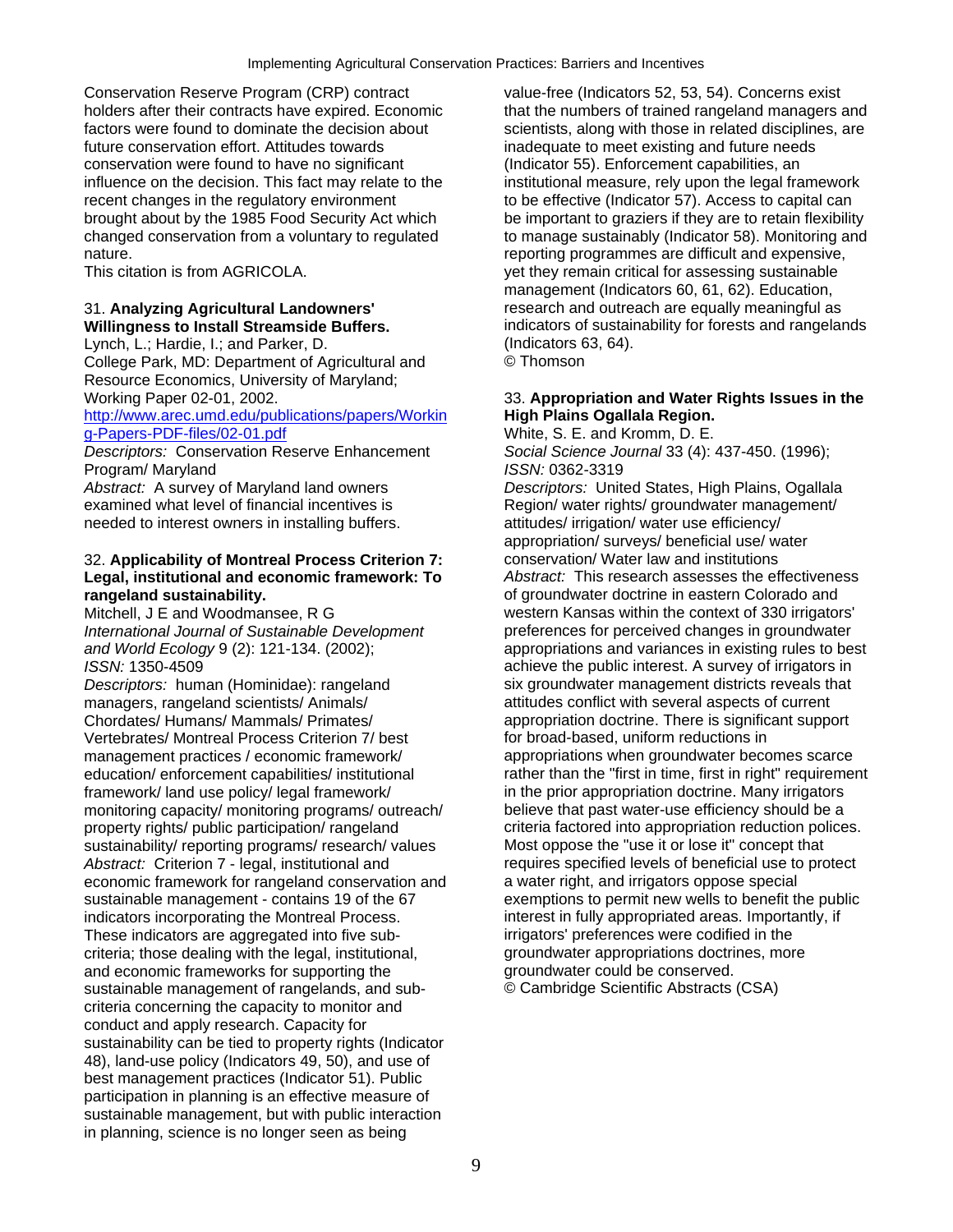## 34. **Are 'Other Gainful Activities' on farms good** *Abstract:* The term 'sustainable development' and

*Descriptors:* human (Hominidae): farm household apply these general concepts at the local to regional members/ Animals / Chordates/ Humans/ Mammals/ levels have emerged only very recently. Some of Primates/ Vertebrates/ ESA Management these tools, as well as programme support services Agreement [Environmentally Sensitive Area are presented in this paper. The author argues that Management Agreement]/ Environmentally Sensitive only a comprehensive, participatory approach Area/ agricultural intensity/ conservation attitudes/ involving stakeholders at all levels will have the diversification activities/ environmental performance potential to develop locally useful solutions within a measures/ farm environmental improvement/ farm favourable, i.e. 'enabling' institutional environment. size/ land use type/ low agricultural income: effects Assessment tools will require transdisciplinary mitigation/ off farm employment/ other gainful methods that involve natural, social, and political activities [OGAs]/ stated environmental intentions sciences as well as local knowledge systems. Abstract: There has been a lot of academic interest Support services for SLM activities will have to in the pursuit of diversification activities and off-farm include monitoring and impact assessment, employment by farm household members. This is experimentation with innovative ideas, resource regarded as an important strategy for mitigating the assessment, information, and training. Examples debate about these so-called 'Other Gainful proposed tools are now receiving greater attention Activities' (OGAs) is whether they are associated and may fulfill the requirements set forth by the with any environmental improvement on farms. In concept of SLM. this paper, we use three approaches to analyse this This citation is from AGRICOLA. issue. We examine whether measures of agricultural intensity are associated with the pursuit of OGAs by 36. **Assessing the retention potential of**  farmers and their spouses. We examine whether **Conservation Reserve Program practices in**  OGAs are more likely on farms where there is an **Alabama.**  whether OGAs are associated with the farmer's and Warren, S. T. stated environmental intentions. Although we *Southern Journal of Applied Forestry* 23 (2): 83-87. tentatively conclude that there is a relationship (May 1999) between OGA involvement and these measures of *NAL Call #:* SD1.S63; *ISSN:* 0148-4419 [SJAFD9] environmental performance or concern by farmers, *Descriptors:* nature conservation/ nature reserves/<br>the magnitude of the association is small relative to land use/ agricultural land/ land banks/ surveys/ the magnitude of the association is small relative to other variables such as farm size, the type of land forests/ grasslands/ ethnicity/ erosion/ Alabama use, the form of business and recent agricultural *Abstract:* Conservation reserve program (CRP)

and sustainable land management / edited by J. are no significant differences in the response Dumanski. Paper presented at a symposium held between the minority and white participants with

environmental degradation/ indicators/ evaluation/ conservation practice choice should be advocated measurement/ monitoring/ interdisciplinary research/ and encouraged. environmental impact/ natural resources/ information This citation is from AGRICOLA. systems/ literature reviews

**for the environment?** its component 'sustainable land management (SLM)' McNally, Sandra have been receiving increasing attention in<br>*Journal of environmental management* 66 (1): https://www.development.co-operation and at the globa development co-operation and at the global level. 57-65. (2002)<br>MAL Call #: HC75.E5J6: ISSN: 0301-4797 **However, practical tools which can help local users**<br>and multi-disciplinary teams to work together and and multi-disciplinary teams to work together and effects of low agricultural income. One aspect of the from different parts of the globe have shown that the

Onianwa, O. O.; Wheelock, G. C.; Dubois, M. R.;

participants in Alabama were surveyed to determine © Thomson the probable utilization of CRP acres should the contracts expire without opportunity for renewal. 35. **Assessing sustainable land management** From over 9000 contracts established between 1986 **(SLM).** and 1995, 594 contracts were randomly selected Hurni, H. and surveyed for the study. Two hundred and *Agriculture, Ecosystems and Environment* 81 (2): fourteen surveys were completed and returned. Of 83-92. (Oct. 2000)<br>
MAL Call #: S601.A34; ISSN: 0167-8809<br>
MAL Call #: S601.A34; ISSN: 0167-8809<br>
90% of CRP tree acres would be retained in trees  $90\%$  of CRP tree acres would be retained in trees [AEENDO]. while nearly 60% of CRP grass acres would be *Notes:* In the special issue: Indicators of land quality converted to row crop production. In addition, there August 1998, Montpellier, France. The same of the intended use of CRP acres. Therefore, Includes references. **For sustained mitigation of soil loss and reduction of** soil loss and reduction of *Descriptors:* land management/ sustainability/ excess production capacity, tree planting as a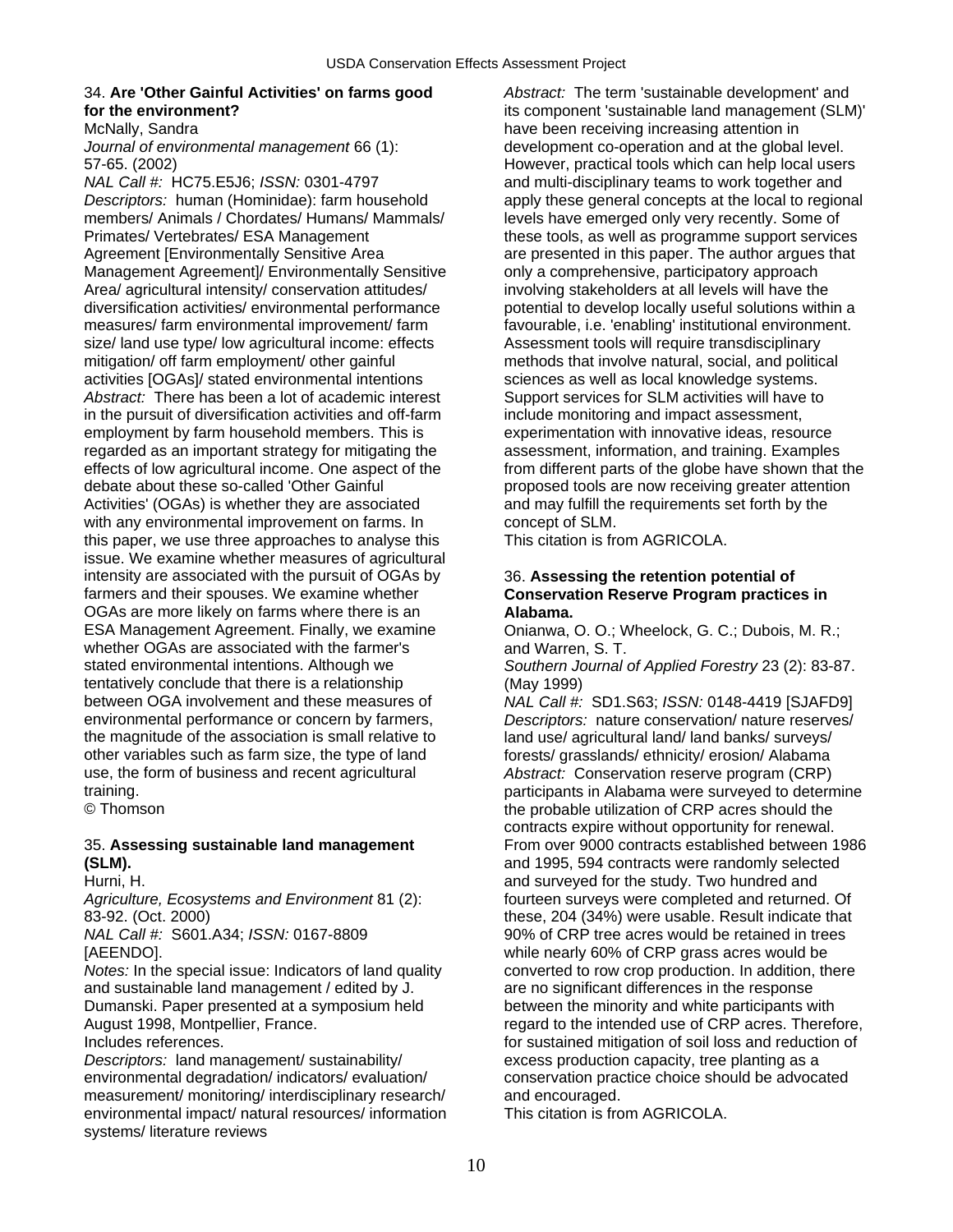37. **Assessment of farmer attitudes and** innovation adoption/ demography/ regression **behavioral intentions toward bird conservation** analysis/ farming systems/ profitability/ Iowa<br> **on organic and conventional Florida farms.** This citation is from AGRICOLA. on organic and conventional Florida farms. Jacobson, Susan K; Sieving, Kathryn E; Jones, Gregory A; and Van Doorn, Annamamria 39. **Attitudes toward joint forest planning among**  *Conservation Biology* 17 (2): 595-606. (2003) **private landowners.**  *Descriptors:* bird (Aves)/ Animals/ Birds/ Chordates/ *Journal of Sustainable Forestry* 11 (3): 95-112. Nonhuman Vertebrates/ Vertebrates/ bird (2000); *ISSN:* 1054-9811 conservation: behavioral intentions, farmer attitudes This citation is provided courtesy of CAB Abstract: To enhance efforts to conserve birds, International/CABI Publishing. especially insectivorous species, we examined the social dimensions of conventional and organic 40. **Awareness of operation future among**<br> **Austrian Amorthern Florida (U.S.A.).** Using a **and and and owner-operators in the Darby Creek** framework for the adoption of agricultural **watershed of Ohio.**  innovations, we developed a 44-item survey Napier, T. L. and Johnson, E. J. instrument to measure farmers' socio-demographic *Journal of Soil and Water Conservation* 53 (4): background, farm characteristics, participation in 353-357. (1998) social organizations, communication and information *NAL Call #:* 56.8-J822; *ISSN:* 0022-4561 [JSWCA3]<br>networks, and perceived barriers and incentives to *Descriptors:* soil conservation/ water conservation/ adopting bird-friendly practices. Seventy-six surveys watersheds/ agricultural land/ voluntary services/ were completed, with a response rate of 84%for programs/ program effectiveness/ diffusion of organic farmers and 60% for conventional farmers. The population of conventional farmer was regional surveys/ Ohio composed of more males who were older, less This citation is from AGRICOLA. educated, and earned a greater income than organic farmers. Conventional farms were on average 20 41. **Biological integrity versus biological**  times larger than organic farms and grew less than **diversity as policy directives.**  half the varieties of crops. These two factors **Angermeier**, P. L. and Karr, J. R. correlated with higher agreement with statements *Bioscience* 44: 690-697. (1994) that a considerable amount of money is spent on *NAL Call #:* 500 Am322A pest management and that leaf-eating insects cause *Descriptors:* Supporting Science organic farmers scouted for pests daily, an important and diversity as they pertained to human-generated<br>
component of integrated pest management. Almost and sandscapes, such as agriculture, and discussed the all farmers (95%) reported recognizing most of the need for effective policy to create a complete bird species on their farms. More organic farmers conservation protection plan. (31%) than conventional farmers (12%) reported more than 30 bird species on their farms. Farmers' and **All and "and "and "soft" science: The**<br>
overall willingness to attract birds to their farms was **the light of the and the rechnology**" approach to catalyz overall willingness to attract birds to their farms was **"follow-the-technology" approach to catalyzing**  incentives and barriers to adopting bird-friendly<br>
practices, such as current costs of pest Manyong Victor: and Keatinge Dyno management, experience with bird damage to crops, *Conservation Ecology* 5 (2): 13. (2002) and farmers' knowledge of insectivorous birds and *NAL Call #:* QH75.A1C67; *ISSN:* 1195-5449<br>birds on their farms. Innovations in current farming *Descriptors:* plant (Plantae): crop/ Plants/ Da practices that could enhance bird populations should evolution/ conceptual models/ follow the technology<br>be disseminated through existing social networks approach IFTT approachl/ hard science/ integrated

## 38. **Assessment of the adoption of sustainable** novelty generation/ plant breeding/ plausible **agriculture practices: Implications for promise/ promise/ promulgation/ rural technology/ social agricultural education.**<br>**adaptation** / social negotiation/ soft science/

*Journal of Agricultural Education* 36 (3): catalyzation, evaluation<br>34-42. (1995) 34-42. (1995)

Jacobson, M. G.; Abt, R. C.; and Carter, D. R.

## **landowner-operators in the Darby Creek**

Descriptors: soil conservation/ water conservation/

information/ social participation/ farmers' attitudes/

Abstract: Examined the ideas of biological integrity landscapes, such as agriculture, and discussed the

## and evaluating technology change.

Manyong, Victor; and Keatinge, Dyno **Descriptors: plant (Plantae): crop/ Plants/ Darwinian** be disseminated through existing social networks<br>and media channels identified in this paper.<br>© Thomson<br>© Thomson technologies [NRM technologies]/ natural selection/ **agricultural education.**<br>
Alonge, A. J. and Martin, R. A. **and Martin R. A.** Alonge, A. J. and Martin, R. A. stakeholders/ technology change:

34-42. (1995) *Abstract:* The types of technology change catalyzed *NAL Call #:* S530.A4; *ISSN:* 1042-0541 by research interventions in integrated natural resource management (INRM) are likely to require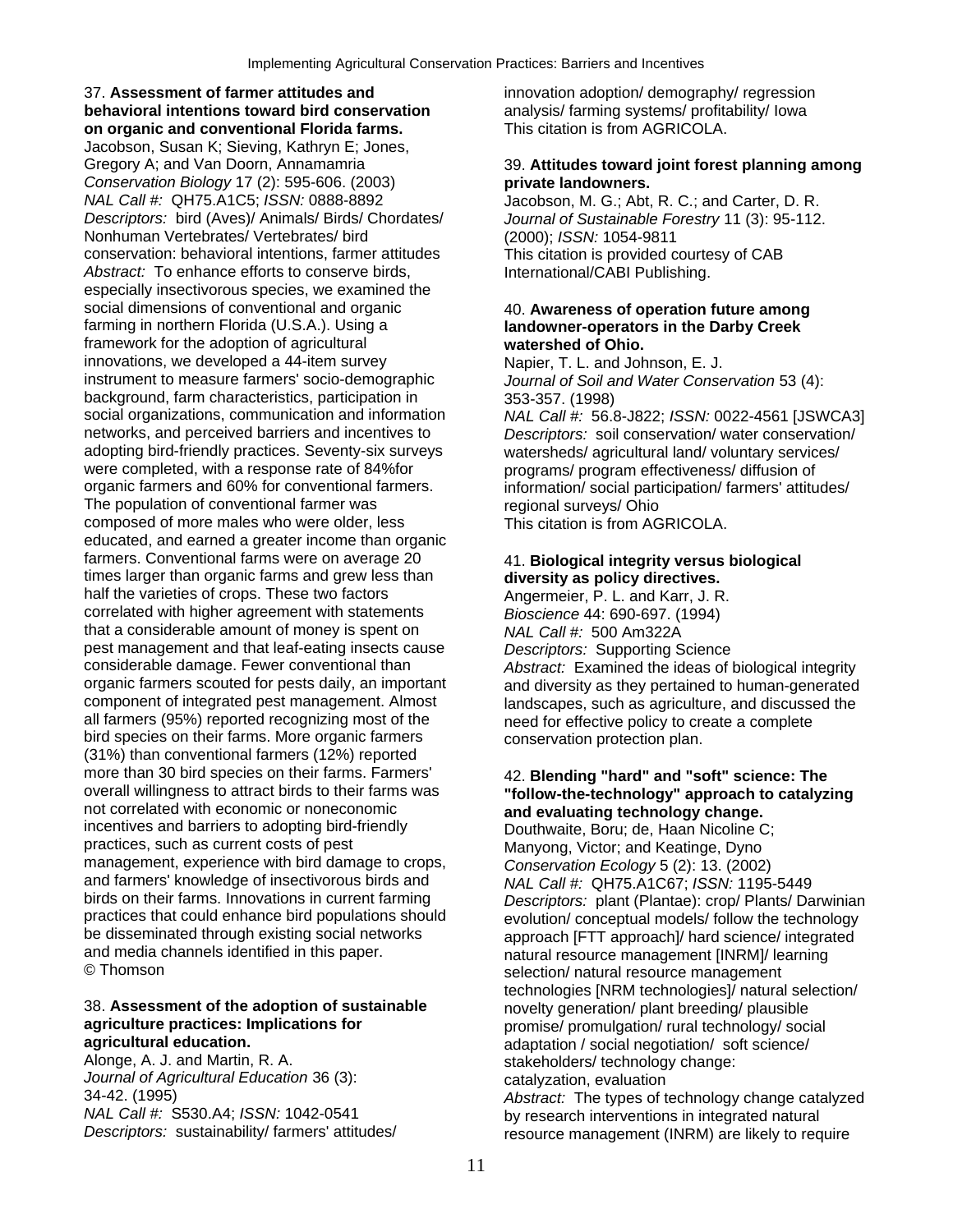much more social negotiation and adaptation than <br>Zoological Society of New South Wales, 1995; are changes related to plant breeding, the dominant pp. 204-208.<br>
discipline within the system of the Consultative Motes: ISBN: 0646245074; Conference: discipline within the system of the Consultative Group on International Agricultural Research Australasian Wildlife Management Society Annual (CGIAR). Conceptual models for developing and Meeting, Melbourne, Victoria, Australia, delivering high-yielding varieties have proven December 1993 inadequate for delivering natural resource *Descriptors:* human (Hominidae)/ animals/ management (NRM) technologies that are adopted chordates/ humans/ mammals/ primates/ in farmers' fields. Successful INRM requires tools vertebrates/ attitude/ biodiversity decline/ education/ and approaches that can blend the technical with the ethics/ land degradation/ soil erosion/ water social, so that people from different disciplines and pollution Behavior / Conservation / Education / social backgrounds can effectively work and Human Ecology (Anthropology)/ Philosophy and communicate with each other. This paper develops Ethics/ Pollution Assessment Control and the "follow-the-technology" (FTT) approach to Management/ Soil Science<br>
catalvzing, managing, and evaluating rural C Thomson catalyzing, managing, and evaluating rural technology change as a framework that both "hard" and "soft" scientists can work with. To deal with 45. **Building forest wealth: Incentives for**  complexity, INRM needs ways of working that are **biodiversity, landowner profitability, and value**  adaptive and flexible. The FTT approach uses **added manufacturing.**  technology as the entry point into a complex Johnson, Kirk. and University of Washington. situation to determine what is important. In this way, Northwest Policy Center. Washington Forestry it narrows the research arena to achievable Working Group. boundaries. The methodology can also be used to Seattle, Wash.: The Center; 44 p.: ill. (1995) catalyze technology change, both within and outside *Notes:* "January 1995." Includes bibliographical agriculture. The FTT approach can make it possible references (p. 42-43).<br>to channel the innovative potential of local people  $NAL Call #: SD413.W2J64-1995$ to channel the innovative potential of local people that is necessary in INRM to "scale up" from the pilot *Descriptors:* Forest conservation---Economic an analogy between technology change and Washington State/ Forest policy---Washington State Darwinian evolution, specifically between "learning This citation is from AGRICOLA. selection" and natural selection. In learning selection, stakeholders experiment with a new 46. A case study for adopting the nitrate chloride is technology and carry out the evolutionary roles of **the example and containers** technology and ritrogen novelty generation, selection, and promulgation. The **practices in farmers' fields.**<br>motivation to participate is a "plausible promise" Al Jamal. M. S.: Sammis. T. V motivation to participate is a "plausible promise" Al Jamal, M. S.; Sammis, T. W.; and Ball, S. T.<br>made by the R&D team to solve a real farming *Applied Engineering in Agriculture* 17 (5): 601-6 problem. Case studies are presented from a (Sept. 2001) spectrum of technologies to show that repeated *NAL Call #:* S671.A66; *ISSN:* 0883-8542<br>
learning selection cycles can result in an *Descriptors:* chloride/ tracers/ irrigation w learning selection cycles can result in an *Descriptors:* chloride/ tracers/ irrigation water/ promise through adaptation and a sense of efficiency/ nitrate nitrogen/ leaching/ pollution<br>
ownership by the stakeholders.<br>
ownership by the stakeholders. ownership by the stakeholders.<br>
© Thomson<br>
© Thomson

## 43. **Bridging the gap between private landowners** annuum/ field crops/ horticultural crops/ farmers'

International/CABI Publishing. Valley of southern New Mexico. The greatest

on private land use and endangered species tracer could be used to determine the irrigation and recovery/ Bennett, A.; Backhouse, G.; and Clark, T. The nitrogen-use efficiency of their management system Mosman, New South Wales, Australia: Royal and how decreasing nitrogen (N) inputs will affect

aspects---Washington State/ Forest landowners---

## technique to improve irrigation and nitrogen

Applied Engineering in Agriculture 17 (5): 601-610.

in filtration/ furrow irrigation/ irrigation/ water use resistance to change/ technology transfer/ crop management/ crop yield/ lactuca sativa/ capsicum **and conservationists.** <br> **attitudes/ New Mexico/ best management practices/**<br> **attitudes/ New Mexico/ best management practices/**<br> **deficit irrigation** James, S. M.<br>Conservation Biology 16 (1): 269-271. (2002) The substract: Groundwater contamination Conservation Biology 16 Abstract: Groundwater contamination caused by *NAL Call #:* QH75.A1C5; *ISSN:* 0888-8892 nitrate-nitrogen (NO3(-)-N) leaching through soils is This citation is provided courtesy of CAB becoming a serious problem in the irrigated Mesilla groundwater contamination probably results from 44. **Broadening the basis for enhancing** large amounts of nitrogen fertilizer being applied to **biodiversity: A farmer's perspective. biodiversity: A farmer's perspective. shallow-rooted, high-value vegetable crops (i.e., online. Bruce** and chile). The main objective of t onion, lettuce, and chile). The main objective of the In: People and nature conservation: Perspectives study was to demonstrate to farmers that a chloride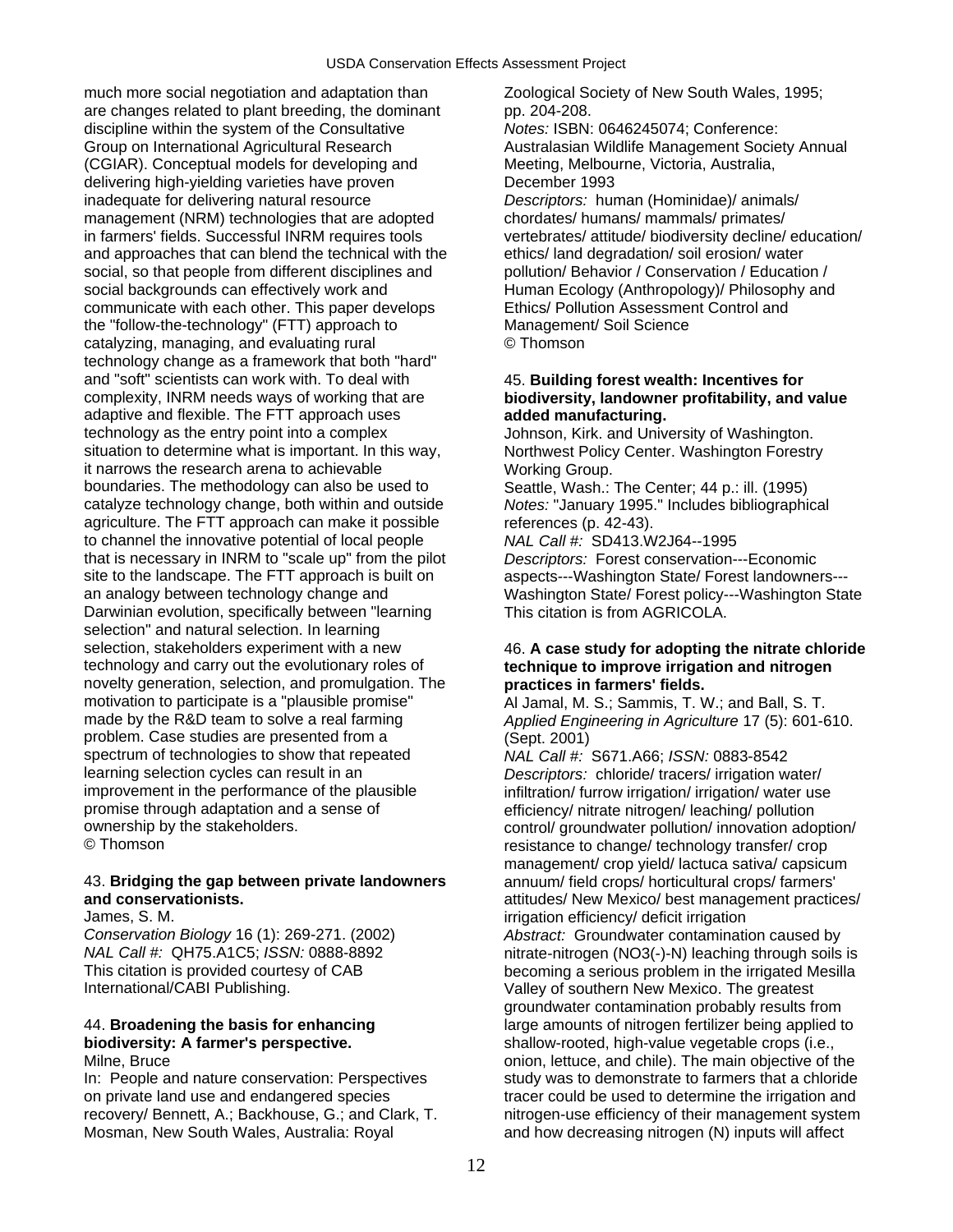profitability. Five farmers (representing 60% of the facing low commodity prices are selling their farms farmers that are the technology diffusion leaders in and moving to urban centers for employment. Other the county) were chosen as innovative farmers who farmers are shifting from diversified agriculture to<br>would transfer the technology to others. The monoculture grain farming to take advantage of fa average estimated irrigation efficiencies obtained programs that provide incentives to bring marginal from the farmers' fields were high, ranging from 87 land into production. Additional data indicate that to 97%. These unexpectedly high irrigation concurrent changes in crop types have decreased efficiencies under furrow irrigation were a result of quality of farmland wildlife habitat while bigger and the farmers practicing deficit irrigation due to limited faster farm equipment and genetically modified water resources. However, deficit irrigation resulted crops continue to make farming marginal land less in yields below maximum yield (considered to be risky. Legislators and administrators should be inear the average county yield). The amount of advised that waterbird habitat loss continues to near the average county yield). The amount of NO3(-)-N leached ranged from 9 kg/ha under fall expand westward. The last chance to sustain the lettuce to 152 kg/ha under chile. The 152 kg/ha unique grassland-wetland character of the northern obtained from the chile fields had a calculated Great Plains is to accelerate grassland conservation an average NO3(-)-N concentration greater than the incentives to family ranchers. This philosophy is of maximum contamination level allowed for drinking vital importance because it also protects wetland water of 10 mg/L. Although the NO3(-)-N leached habitats that otherwise are vulnerable to drainage below farmers' fields was high, the farmers did not when native prairie is converted to cropland. Lastly, think it was their responsibility to change and perhaps most importantly, this would conserve management practices unless their profits would our prairie heritage for future generations while increase. Farmers rejected the adoption of the preserving the private property rights of landowners. technology because they felt the costs outweighed © Cambridge Scientific Abstracts (CSA) the benefits. Consequently, transfer of this technology to the farmers failed. The farmers 48. **The Central Valley Water Project**  indicated that they would adopt the technology only **Improvement Act and water markets: Water** if forced to by a requlatory agency. This citation is from AGRICOLA. **environmental goals.** 

## 47. **A Case Study of Changing Land Use** *Choices* 9 (1): 10-13. (1994) **Practices in the Northern Great Plains, U.S.A.:** *NAL Call #:* HD1751.C45; *ISSN:* 0886-5558.<br>**An Uncertain Future for Waterbird Conservation.** *Notes:* **Comment by B.D. Gardner and J.E. W**

Higgins, K. F.; Naugle, D. E.; and Forman, K. J. p. 4-9. Includes references.

*Notes:* Managing Wetlands for Waterbirds: Integrated Approaches. This citation is from AGRICOLA.

*Descriptors:* Land use / Habitat changes/ Agricultural practices/ Conservation/ Wildlife 49. **The change to conservation: Moving farmers**  management/ Aquatic birds/ Habitat/ Breeding sites/ **toward new production practices.**  Wetlands/ Agriculture/ Nature conservation/ Caswell, M. Ecosystem management/ Environmental protection/ *Agricultural Outlook (AO)* (No. 281): 32-34. (2001) Aves/ United States, Great Plains/ Birds/ mixed *NAL Call #:* aHD1751.A422 grass prairies/ Conservation/ Conservation, wildlife This citation is provided courtesy of CAB management and recreation/ Reproduction and International/CABI Publishing. development

Abstract: Wetland and grassland habitats of the 50. **The choice of tillage, rotation, and soil** northern Great Plains are a primary breeding ground **testing practices: Economic and environmental**  for waterbirds in North America. Native mixed grass **implications.**  prairies that were historically used for cattle grazing Wu, J. J. and Babcock, B. A. have met with changing social and economic *American Journal of Agricultural Economics* 80 (3): pressures that put the remaining 40% of this 494-511. (Aug. 1998)<br>
resource at high risk of tillage. In this paper, we MAL Call #: 280.8-J822; ISSN: 0002-9092 resource at high risk of tillage. In this paper, we describe the current state of our waning rural [AJAEBA] societies, characterize impacts of land use change *Descriptors:* farm management/ innovation on waterbird habitats, and discuss conservation adoption/ decision making/ agricultural land/ actions to benefit waterbirds. Recent population environmental impact/ economic impact/ nitre actions to benefit waterbirds. Recent population environmental impact/ economic impact/ nitrogen<br>statistics indicate that a record number of farmers fertilizers/ application rates/ conservation/ erosion/

monoculture grain farming to take advantage of farm average N application efficiency of 57%, resulting in with short- and long-term stewardship programs and

## markets, individual incentives, and Howitt, R.

**Notes: Comment by B.D. Gardner and J.E. Warner,** *Waterbirds* 25 (2 [supplement]): 42-50. (2002); *Descriptors:* water policy/ environmental legislation/ *ISSN:* 1524-4695.<br>*Notes:* Managing Wetlands for Waterbirds: **trade/ externalities/ incentives/ water costs/**<br>marketing/ objectives/ California

fertilizers/ application rates/ conservation/ erosion/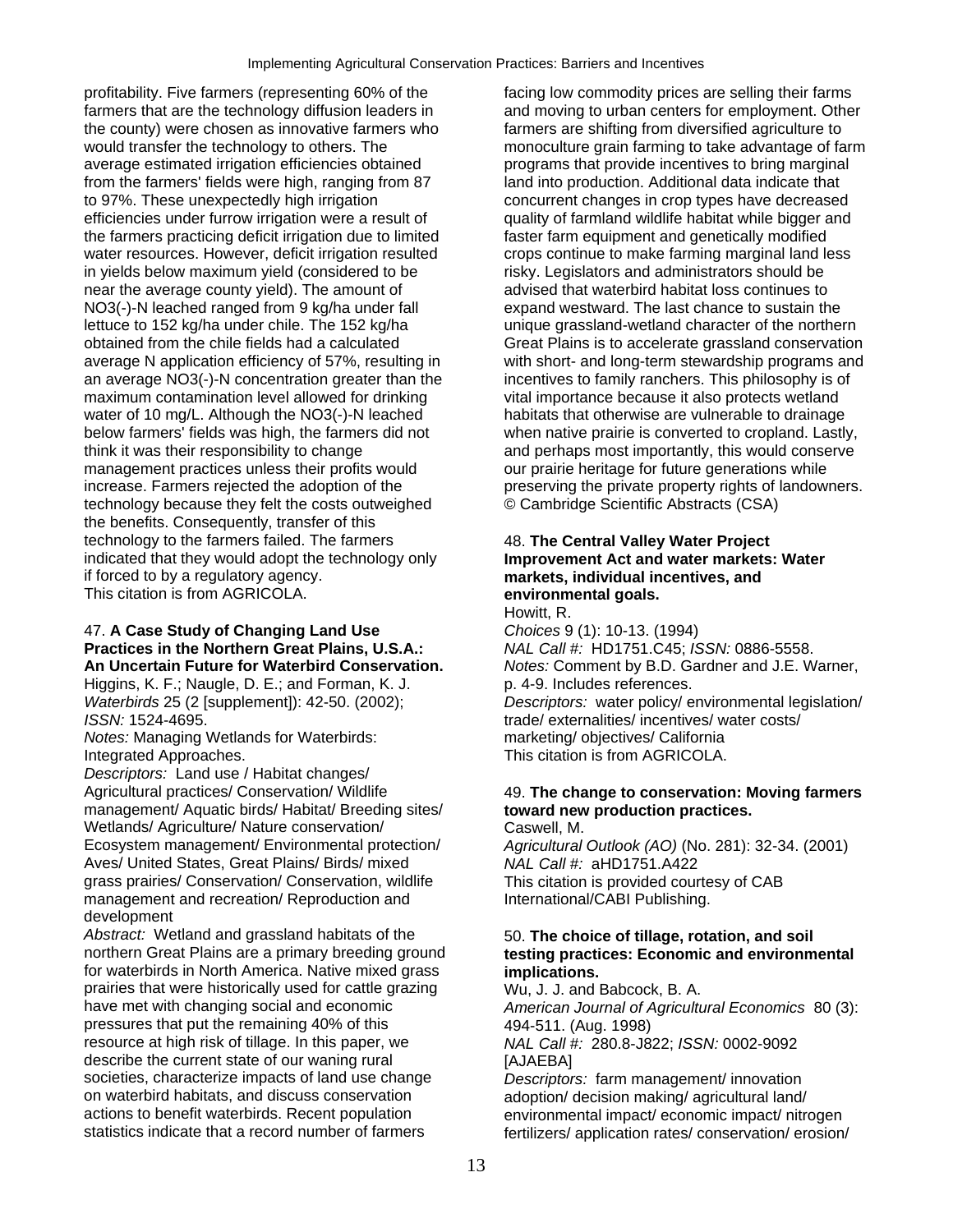tillage/ rotations/ agricultural regions/ crop Environmental impact/ Environmental action/ management/ soil testing/ probabilistic models/<br>
Nebraska/ polychotomous choice selectivity model<br>
Abstract: The Sustainable Agriculture Project at Nebraska/ polychotomous choice selectivity model Abstract: Farmers' management practices can have Chesapeake Farms is a study of what is working in a significant effect on agricultural pollution. Past farming today - technologies and practices born on research has analyzed factors influencing adoption both industrial and sustainable farms to help ensure of a single management practice. But often adoption the industry's success. Many were created in decisions about many practices are made response to the negative impacts of industrial simultaneously, which suggests use of a and agriculture, paving the way for social pressure and polychotomous-choice model to analyze decisions. regulation to reshape the way farming is done. Such a model is applied to the choice of alternative There is an increased demand for the protection of management practices on cropland in the Central natural resources, safe food and water, and a Nebraska Basin and controlled for self-selection and commitment to social issues. Sustainable agriculture the interaction between alternative practices. The addresses these demands by considering its impact<br>results of the choice model are used to estimate the in the context of human, ecological, and economic results of the choice model are used to estimate the economic and environmental effects of adopting parameters. While sustainable agriculture is not yet alternative combinations of management practices. mainstream, a common vision for sustainability is This citation is from AGRICOLA. This citation is from AGRICOLA. This citation is from AGRICOLA.

## 51. **Combining actual and contingent behavior** Agriculture Project at Chesapeake Farms

*Journal of Agricultural and Resource Economics* © Cambridge Scientific Abstracts (CSA) 22 (1): 30-43. (1997)<br>NAL Call #: HD1750.W4; ISSN: 0162-1912 This citation is provided courtesy of CAB **USDA water quality demonstration projects:**  International/CABI Publishing. **Evaluation report.** 

## 52. **Combining spatial and survey data to explain** State Research, Education and Extension Service. **participation in agricultural land preservation** Washiington, D.C.: Plant and Animal Science **programs.** Production, Protection, and Processing,

Lynch, L. and Lovell, S. J. CSREES/USDA; iv, 43 p.: ill. (1 col.), *Land Economics* 79 (2): 259-276. (2003) col. map. (1997)

## 53. **A common vision: Evaluating the farming** bibliographical references (p. 42-43).<br> **industry's progress toward sustainability.** MAL Call #: aTD223.C662--1997 industry's progress toward sustainability.

*Reviews in Toxicology* 2 (1-4): 303-314. (1998); *ISSN:* 1382-6980. This citation is from AGRICOLA.

*Notes:* Conference: Pesticides and the Future: Minimizing Exposure of Humans and the 55. **Communication and adoption evaluation of**  Environment, Kisarazu (Japan), 26-30 May 1997; **USDA water quality demonstration projects:**  Publisher: IOS Press, Van Diemenstraat 94 **Executive summary.**  Amsterdam 1013 CN The Netherlands Nowak, Peter J.; United States. Extension Service; *Descriptors:* Environmental protection/ United States. Natural Resources Conservation Environmental impact/ Agricultural pollution/ Service; and United States. Farm Service Agency.<br>
Agriculture/ Nature conservation/ Pollution control/ Washington, D.C.: Plant and Animal Science Agriculture/ Nature conservation/ Pollution control/ Resource conservation/ Sociological aspects/ Production, Protection, and Processing, Economics/ Sustainable agriculture/ Agrochemicals/ CSREES/USDA; 5 p. (1997)<br>Agricultural practices/ Pollution/ Sustainable Motes: Cover title. "The proje development/ Resource management/ Research conducted by Cooperative Extension, the Natura<br>programs/ Environment management/ United States, Resources Conservation Service, and the Farm programs/ Environment management/ United States, Maryland/ United States, Maryland, Chestertown, Service Agency"--P. 2. "October 22, 1997"--P. [1]. Chesapeake Farms/ sustainable farming/ *NAL Call #:* aTD223.C66--1997 Chesapeake Farms/ Prevention and control/ <http://www.nal.usda.gov/wqic/wgwq/demoeval1.html>

This paper illustrates how the Sustainable **data to model farmer adoption of water quality** contributes to our knowledge and understanding of **protection practices. protection practices. sustainability so that we can effectively evaluate the** Cooper, J. C. industry's progress.

## 54. Communication and adoption evaluation of

Nowak, Peter J. and United States. Cooperative *NAL Call #:* 282.8-J82; *ISSN:* 0023-7639 *Notes:* Cover title. "Both funding and technical This citation is provided courtesy of CAB support were provided by USDA's Cooperative State International/CABI Publishing. The state of the Research, Education, and Extension Service" ... [et al.]--P. ii. "October 22, 1997"--T.p. Includes Forney, D. R. *Descriptors:* Water quality management---United

Notes: Cover title. "The projects have been jointly conducted by Cooperative Extension, the Natural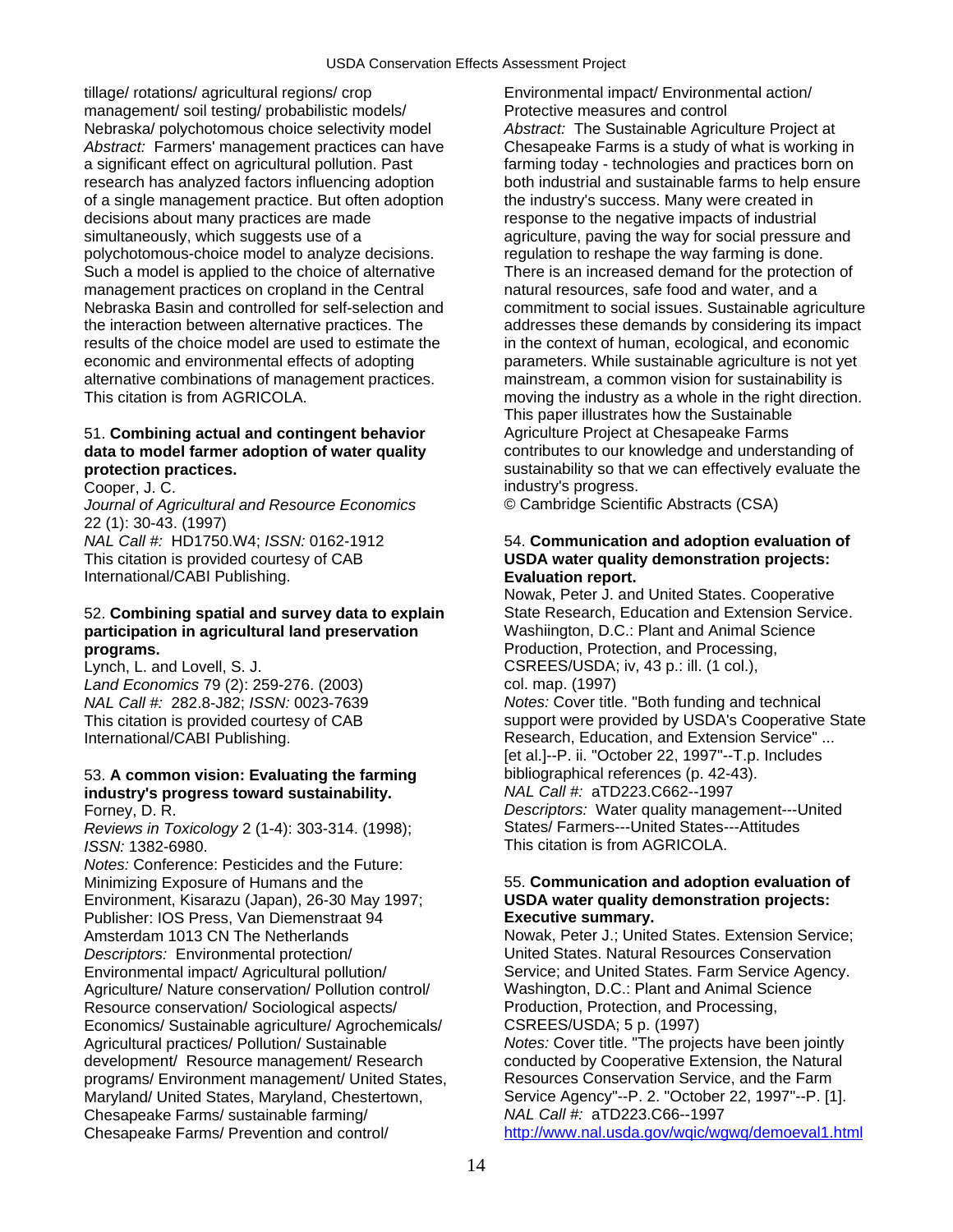**Descriptors: Water quality management---United 68. Conservation Reserve Program: Cost-**States/ Farmers---United States Attitudes **effectiveness is uncertain: Report to the** 

## 56. **Comparative differences in Ontario farmers' and Related Agencies, Committee on environmental attitudes. Appropriations, House of Representatives.**

*Journal of Agricultural and Environmental Ethics* States, Congress House Committee on *6 (2): 165-184. (*1993) Appropriations Subcommittee on Agriculture Rural *Descriptors:* agricultural sustainability/ conservation/ Related Agencies education/ statistics Washington, D.C.: General Accounting Office; © Thomson 14 p. (1993)

## **implementation of Integrated Pest Management** references. SUDOCS: GA 1.13:<br>**IPM)** between IPM and conventional farmers of *NAL Call #:* S604.6.U55--1993 **(IPM) between IPM and conventional farmers of** *NAL Call #:* S604.6.U55--1993 **greenhouse vegetables in northern Greece. <http://archive.gao.gov/d44t15/148906.pdf>**<br>Papadaki, Klavdianou Afroditi; Tsakiridou. Efthimi: *Descriptors: C*onservation Reserve Program---

Papadaki, Klavdianou Afroditi; Tsakiridou, Efthimi;

*Environmental Conservation* 27 (1): 36-42. (2000) conservation---United States *NAL Call #: QH540.E55; ISSN: 0376-8929 Descriptors:* human (Hominidae): farmer/ vegetable crops (Angiospermae)/ Angiosperms/ Animals/ 59. **Conservation tillage and input use.**  Chordates/ Humans/ Mammals/ Plants/ Primates/ Uri, N D<br>Spermatophytes/ Vascular Plants/ Vertebrates/ Environr Common Agricultural Policy [CAP]/ advisory support/ *NAL Call #:* QE1.E5; *ISSN:* 0943-0105 environmental attitudes/ greenhouses/ integrated *Descriptors:* agriculture/ conservation/ mathematical pest management [IPM]: implementation, perceptions/ technical support *Abstract:* There continues to be a question as to the

*Abstract:* Reform of the European Union's Common overall effectiveness of conservation tillage practices<br>Agricultural Policy (CAP), especially through in reducing the impact of agricultural production on Agricultural Policy (CAP), especially through in reducing the impact of agricultural production on Regulation 2078/92, provided a dual role for farmers the environment. While it is generally recognized Regulation 2078/92, provided a dual role for farmers the environment. While it is generally recognized<br>as food producers and stewards of the environment that water runoff and soil erosion will decline further, as food producers and stewards of the environment and the countryside. Implementation of integrated as tillage and mulch tillage systems are not used pest management (IPM) in greenhouse enterprises more extensively on cropland, what will happen to in Greece is a part of this effort. In this study, the pesticide and fertilizer use remains uncertain. To effectiveness of the adoption and implementation of agin some insight into this, the conservation tillage effectiveness of the adoption and implementation of IPM practices in greenhouse vegetable cultivation in adoption decision is modelled. On the assumption Central Macedonia (Greece) was assessed. Eighty-<br>that the decision to adopt conservation tillage is a six farmers enrolled in an IPM programme and 28 two-step procedure, the first decision is whether or interviewed in 1997, using a questionnaire designed and the second concerns the extent to which<br>to assess their behaviour in the greenhouse and conservation tillage should be used - appropriate to assess their behaviour in the greenhouse and examine their attitudes towards the environment. models of the Cragg and Heckman (dominance) Wide adoption of IPM was found still to face many type are estimated. Based on farm-level data on<br>hindrances, mainly due to the lack of appropriate corn production in the United States for 1987, the hindrances, mainly due to the lack of appropriate corn production in the United States for 1987, the<br>technical and advisory support by the agricultural profile of a farm on which conservation tillage was technical and advisory support by the agricultural local services, and farmers' low level of knowledge adopted is that the cropland had above-average of IPM. Comparisons between IPM and conventional slope and experienced above-average rainfall, the of IPM. Comparisons between IPM and conventional farmers revealed that: (1) the two groups' behaviour farm was a cash grain enterprise, and it had an did not differ significantly in greenhouse production above-average expenditure on pesticides and a<br>
practices, but (2) IPM farmers were more aware of below-average expenditure on fuel and custom practices, but (2) IPM farmers were more aware of the new environmental dimension of the CAP, and pesticide applications. Additionally, for a farm (3) they expressed more concern about the negative adopting a no-tillage production practice, an above-<br>effects of modern agriculture on nature, than all all average expenditure was made on fertilizer. effects of modern agriculture on nature, than average expenditure on fertilization and fertilizer.<br>
average expenditure on fertilization on the fertilization of the material on fertilization on the conventional conventional farmers. © Thomson

**Chairman, Subcommittee on Agriculture, Rural Development, Food and Drug Administration,**  Filson, Glen C United States, General Accounting Office and United Development Food and Drug Administration and

*Notes:* Cover title. "March 1993." "GAO/RCED-93- 57. **Comparison of perceptions and** 132." "B-252621"--P. 1. Includes bibliographical

and Giasemi, Evangeli United States/ Cost effectiveness/ Agricultural<br>
Forginantial Conservation 27 (1): 36-42 (2000) conservation---United States

Environmental Geology 29 (3-4): 188-201. **(1997)** conventional greenhouse farmers were selected and not to adopt a conservation tillage production system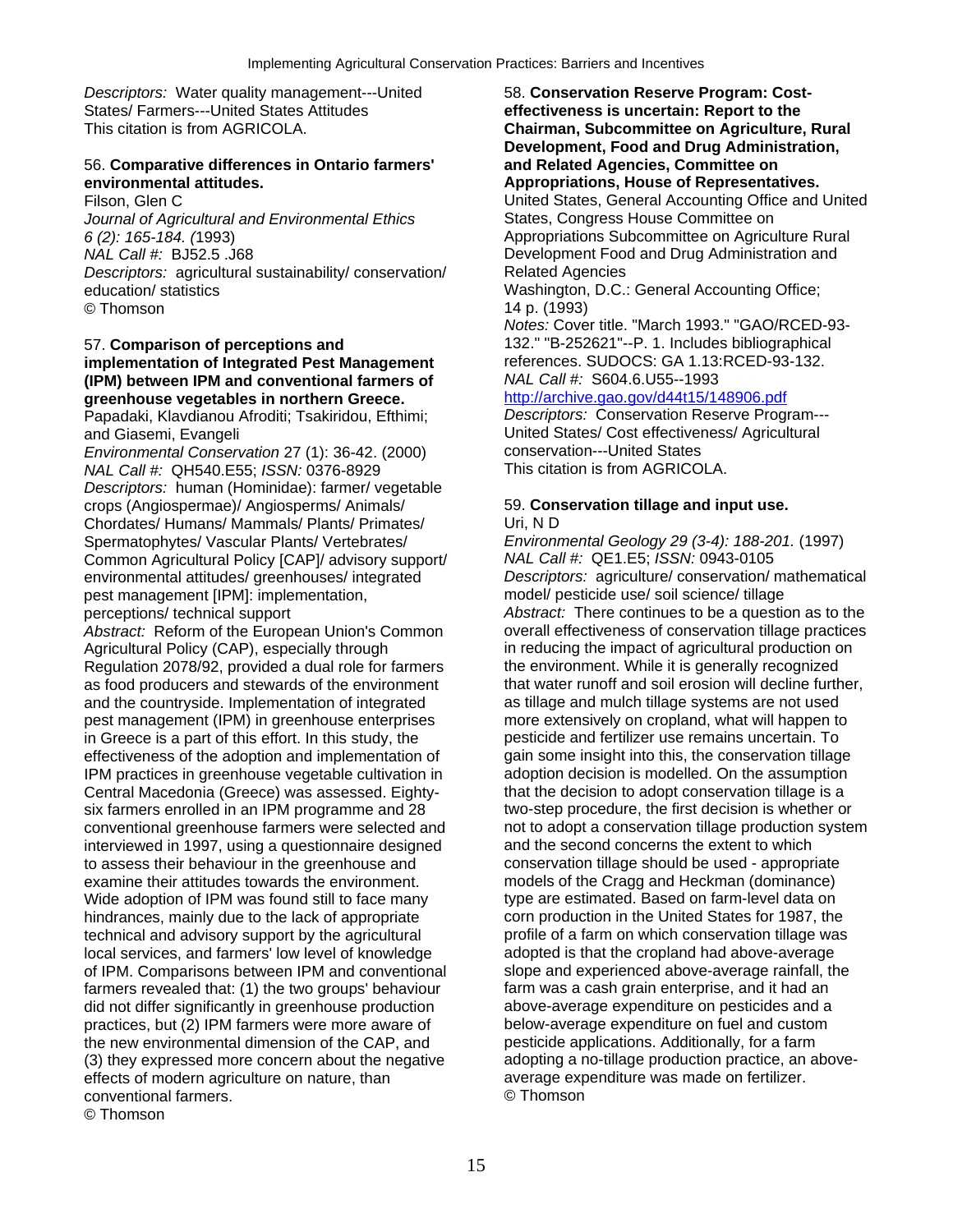*NAL Call #:* TD1.E59; *ISSN:* 0959-3330 The extent to which these goals might be realized in *Descriptors:* agricultural production/ climate/ California's highly productive and intensive row crop conservation tillage/ environmental impact/ policy production valleys is the subject of considerable factors/ resource management/ soil erosion/ soil type ongoing research and innovation. Abstract: Conservation tillage was used on nearly **C** Thomson 36% of planted hectares in 1996 in the United States. This level has remained relatively **62. Constraints to the adoption of innovations in** unchanged since 1993. The use of conservation **agricultural research and environmental**  tillage varies by crop and is dependent on site- **management: A review.**  specific factors including soil type, topsoil depth and Guerin, L J and Guerin, T F local climatic conditions. A number of economic, *Australian Journal of Experimental Agriculture* demographic, geographic and policy factors have *34 (4): 549-571. (*1994) affected the adoption of conservation tillage. While it *NAL Call #:* 23-Au792; *ISSN:* 0816-1089 is not possible to quantify exactly the impact of these *Descriptors:* agriculture/ cost/ technology factors, it is clear that management complexities and *Abstract:* There are several constraints to the profitability are key factors impeding the further adoption of technologies and innovations by adoption of conservation tillage. Australian farmers. Here an attempt has been made

## 61. **Conservation tillage research and extension** the new technology complex and difficult to

*HortScience* 36 (3): 472. (2001) *HortScience* 36 (3): 472. (2001) *HortScience* 36 (3): 472. (2001) *NAL Call #:* SB1.H6; *ISSN:* 0018-5345. of the relevance of the new technology; and the *Notes:* Conference: 98th Annual International farmer's attitudes towards risk and change. The Conference of the American Society for Horticultural classical adoption-diffusion model and subsequent Science, Sacramento, California, USA, modifications are discussed. In particular, issues July 21-25, 2001 relating to the participatory action research (PAR)

*Descriptors:* Education/ Soil Science/ California/ approach are raised and discussed. In addition, United States / North America/ Nearctic region/ methodologies in extension research are briefly conservation tillage/ research/ tillage method discussed and the roles of extension personnel and Abstract: Despite a 300% increase in conservation agricultural scientists in the technology adoption tillage (CT) acreage in the Midwest during the last process are examined. The adoption of innovations decade, less than 0.5% of row crop acreage in in natural resource management is discussed and approaches have not been more widely adopted in increasingly important role in the future. California include lack of experience and information Recommendations for further research into adoption related to CT, limited locally-available CT equipment, on technological innovations in resource concerns about irrigation management in surface management and agriculture are made. residues, and the fact that planting bed dimensions © Thomson typically change from one rotation crop to the next. Despite these concerns, however, there has been a 63. **Constructing a nitrogen fertilizer**  well-documented increase not only in interest in CT, **recommendation system using a dynamic**  but also in terms of CT research and demonstration **model: What do farmers want?**  activities during the last five years throughout Smith, J. U.; Dailey, A. G.; Glendining, M. J.; California. Whereas in 1996 there was one CT Bradbury, N. J.; Addiscott, T. M.; Smith, P.; Bide, A.; research/demonstration site in the state, there were Boothroyd, D.; Brown, E.; Cartwright, R.; Chorley, upwards of twenty in 2000. The Univ. of California's R.; Cook, S.; Cousins, S.; Draper, S.; Dunn, M.; upwards of twenty in 2000. The Univ. of California's Division of Agriculture and Natural Resources Fisher, A.; Griffith, P.; Hayes, C.; Lock, A.; Lord, S.; Conservation Tillage Workgroup has been involved Mackay, J.; Malone, C.; Mitchell, D.; Nettleton, D.; Conservation Tillage Workgroup has been involved in many of these research and extension education Nicholls, D.; and Overman, H. efforts and during the last five years has increased *Soil Use and Management* 13 (4): 225-228. (1997) the number of its members and affiliates from three

60. **Conservation tillage in US agriculture.** to over 60 in 2000. Primary incentives for evaluating Uri, N D<br>
CT options in California include cutting production<br>
Costs, improving soil quality, managing weed with costs, improving soil quality, managing weed with 1017-1027. (1998) surface residues, and minimizing soil compaction.

© Thomson to define the major constraints to adoption. These are identified as: the extent to which the farmer finds **education in California.**<br>
Mitchell. J P: Mivao. E M: McGiffen. M: and **the outcomes** of an adoption are; its financial cost; the farmer's of an adoption are; its financial cost; the farmer's Cahn, M D beliefs and opinions towards the technology; the California is currently farmed with CT practices (CT the findings indicate that this is an area of agriculture Information Center, 2000). Primary reasons why CT in which extension practice and research will play an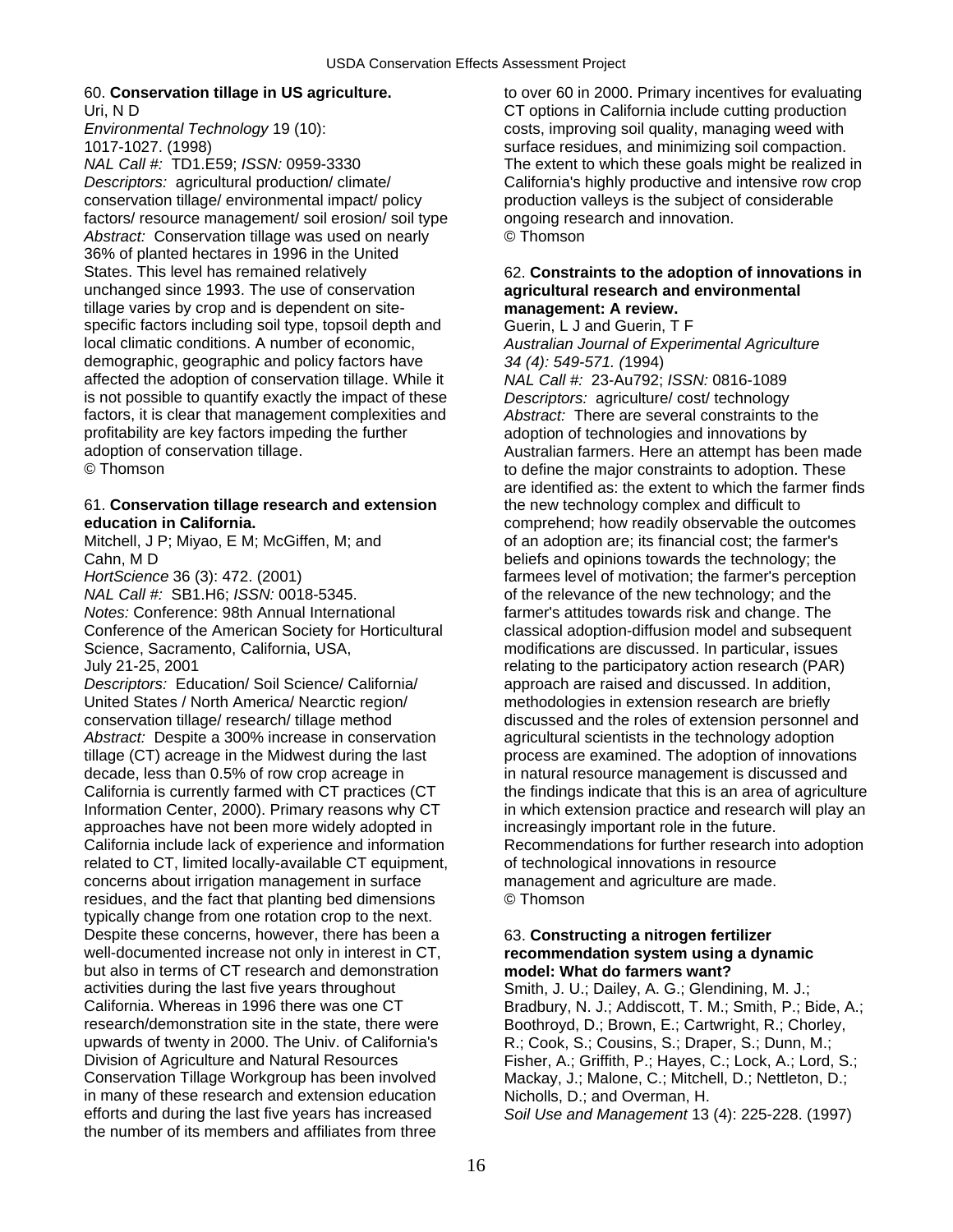## 64. **Contract holders' preferences for the 1995** Peterson, J. M. and Boisvert, R. N. **Food Security Act.** *Agricultural and Resource Economics Review*

Fox, L.; Meyer, N.; and Greear, J. 30 (2): 127-138. (2001) *Bulletin - Idaho Agricultural Experiment Station NAL Call #:* HD1773.A2N6; *ISSN:* 1068-2805

*Notes:* In the subseries: Idaho Conservation control/ Environmental quality/ Nonpoint pollution/ Reserve Program. Includes references. Nitrates/ Environmental Policy/ Nonpoint Pollution<br>
Descriptors: conservation areas/ federal programs/ Sources/ Water Pollution Control/ Corn/ Farms/ *Descriptors:* conservation areas/ federal programs/ program participants/ landowners/ demography/ United States, New York/ Environmental action/ regional surveys/ attitudes/ land use/ statistical data/ Water quality control microeconomics/ Idaho/ United States *Abstract:* A voluntary program is developed to This citation is from AGRICOLA. This citation is from AGRICOLA.

## in estimating environmental welfare measures:

*Social Indicators Research* 65 (2): 145-165. (2004);

valuation/ forest fires/ forest landscape/ landscape conservation/ scenic beauty estimates/ choice are modest in the context of other farm programs. contingent valuation/ confidence intervals/ © Cambridge Scientific Abstracts (CSA) information/ preferences/ landscape/ impacts/

*Abstract:* Aesthetic indicators of landscapes, expressed as individual scenic beauty estimates, Saltiel, J.<br>
may be used as proxies of individuals' specific *Journal of Soil and Water Conservation* 49 (3): may be used as proxies of individuals' specific aesthetic values, and improve the properties of 284-288. (May 1994-June 1994) models. This work presents results from an *Descriptors:* soil conservation/ federal programs/ interdisciplinary study where forest scenic beauty participation/ farmers' attitudes/ opinions/ regional indicators are utilized in an economic valuation study surveys/ Montana/ Conservation Reserve Program<br>approximating welfare estimates from increased This citation is from AGRICOLA. approximating welfare estimates from increased forest fire protection. The omission of scenic beauty indicators from the economic valuation of 68. **Correlates of plant nutrient use among Ohio**  overestimated welfare measures. Combining Napier TL and Sommers DG economic and environmental indicators significantly *Journal of Rural Studies* 10 (2): 159-171; improves the explanatory power of economic 34 ref. (1994) valuation models and of the produced welfare *NAL Call #:* HT401.J68 measures. Such a combination, however, is only This citation is provided courtesy of CAB possible when carried out by interdisciplinary **International** International CABI Publishing. research teams. The results of such research are significant to environmental and natural resource 69. **Cost-effectiveness of conservation and**  policy makers and planners.<br>
© Thomson ISI and Hamlett, J. M. **nutrient management practices in Pennsylvania.**<br>
Epp. D. J. and Hamlett, J. M.

## *NAL Call #:* S590.S68; *ISSN:* 0266-0032 66. **Control of Nonpoint Source Pollution**  This citation is provided courtesy of CAB **Through Voluntary Incentive-Based Policies:**  International/CABI Publishing. **An Application to Nitrate Contamination in New** *An Application to Nitrate Contamination in New* **York.**

773: 39. (1995) *Descriptors:* Government policies/ Environmental *NAL Call #:* 100-Id14; *ISSN:* 0441-9855. economics/ Agricultural runoff/ Land use/ Pollution

interested choices of farmers under environmental 65. **The contribution of scenic beauty indicators** risk and asymmetric information. Farmers behave to **A case study.**<br> **A case study.**<br>
Fanariotu, I. and Skuras, D.<br> **A case study.**<br> **A case study.**<br> **A** constraints. Because the government may not kn constraints. Because the government may not know<br>each farmer's soil type, policy options must be self-*ISSN:* 0303-8300. **ISSN:** 0303-8300. *Notes:* Number of References: 40 leaching and runoff from corn production in three Publisher: Kluwer Academic Publ<br>
Descriptors: Sociology & Anthropology/contingent<br>
Descriptors: Sociology & Anthropology/contingent<br>
producers and the government would impose *Descriptors:* Sociology & Anthropology/ contingent producers and the government would impose<br>
valuation/ forest fires/ forest landscape/ landscape additional cost burdens on society, but these costs

## stands/ tests 67. **Controversy over CRP in Montana:**

welfare estimates produced by contingent valuation *NAL Call #:* 56.8-J822; *ISSN:* 0022-4561 [JSWCA3]

## environmental resources produces biased and **farmers: Implications for water quality initiatives.**

## Epp, D. J. and Hamlett, J. M.

*Journal of Soil and Water Conservation* 51 (6): 486-494. (1996) *NAL Call #:* 56.8 J822; *ISSN:* 0022-4561 *Descriptors:* River basins/ agricultural practices/ cost analysis/ nutrients/ agricultural runoff/ sediment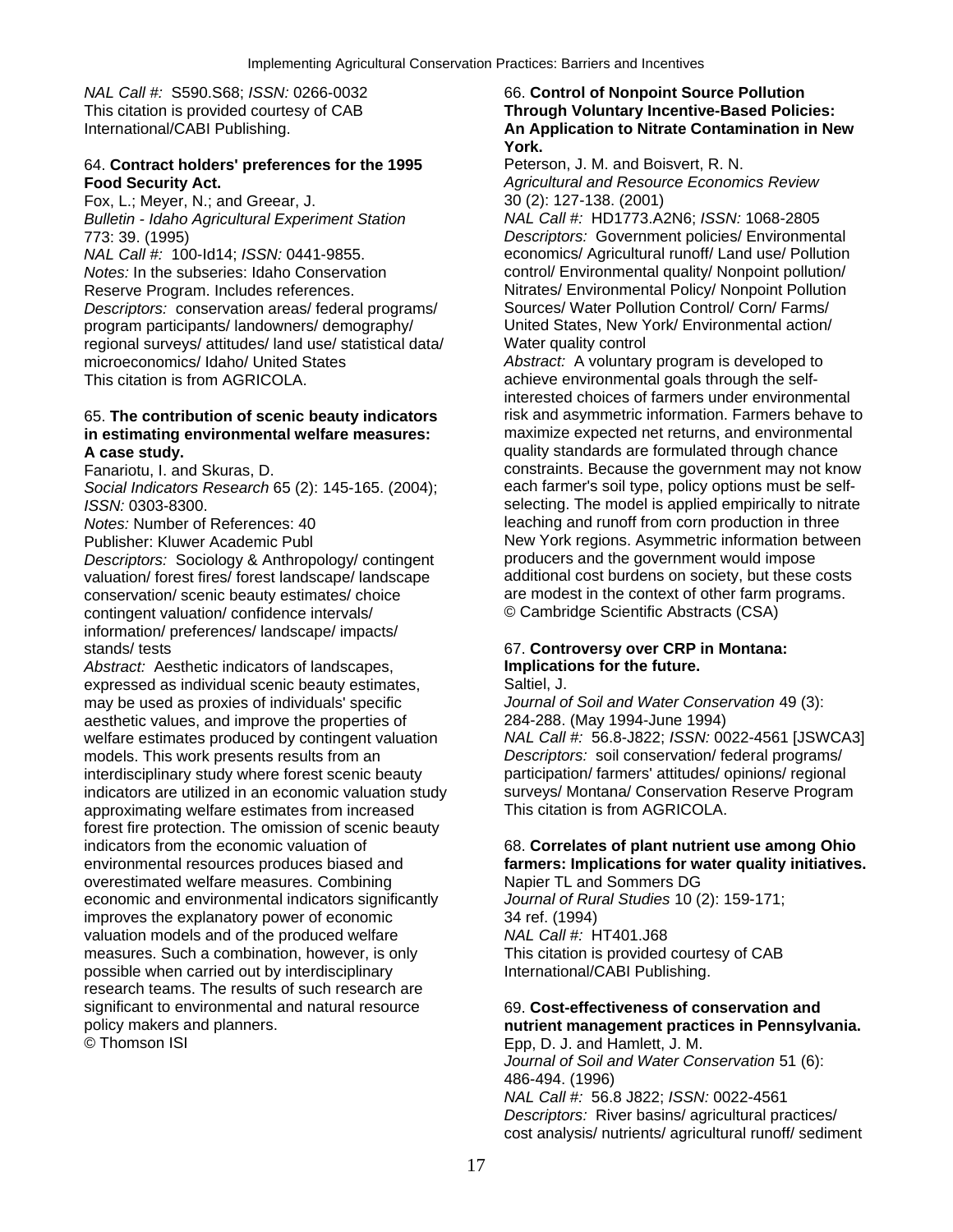erosion/ conservation/ environmental policy/ water *NAL Call #:* SB317.5.H68; *ISSN:* 1063-0198 pollution control/ economics/ pollution control/ *Descriptors:* vegetables/ farms/ cover crops/ Pennsylvania/ Susquehanna River/ Water quality surveys/ farmers' attitudes/ information needs/ control/ Freshwater pollution/ Prevention and extension/ technology transfer/ farm size/ erosion control/ Management/ United States control/ soil organic matter/ harvesting/ tillage/ Abstract: We evaluated changes in field costs and New York revenues with each of seven conservation best *Abstract:* Surveys of vegetable growers in a sixmanagement practices (BMP) and two nutrient county region in western New York were conducted management programs (NMP) for three sites in the in 1997 to determine which cover cropping practices Susquehanna River Basin in Pennsylvania. Field were being used on commercial vegetable layouts, rotation selection, BMP design, and operations; to identify producers' needs for further<br>CREAMS modeling of sediment and nutrient losses research and information, and to assess the impac are reported elsewhere. BMP implementation costs, only cooperative extension programs in this area. In a field operation costs, and crop revenues were broad survey, 118 responses were returned out of calculated with each BMP as well as the baseline 315 surveys sent (37%). Respondents represented condition representing present practices. The > 37,000 acres (14974 ha) of vegetable production, present value of net field revenue over a 10-year or approximately equal to 53% of the vegetable period for each BMP/NMP combination is compared acreage in the region. Vegetable acreage per to that of the baseline. The BMP/NMP combinations operation ranged from 1 to 4000 acres (0.4 to 1619 are compared for cost-effectiveness in reducing ha). Sixty-nine percent responded that they grew sediment, nitrogen, and phosphorus losses. cover crops on a total of 15,426 acres (6243 ha). Nonstructural BMPs (no-till, contour, contour with Oats (Avena sativa L.), rye (Secale cereale), clover waterways, strip crop with waterways, filter strips) (Trifolium pratense), and wheat (Triticum vulgare) produced less reduction in net field income than did were the most commonly used cover crops. structural BMPs (terraces with waterways, parallel Seventy-six percent of the reported cover-cropped tile outlet terraces, sediment basins). In some acres were planted to small grains, and 19% to instances nonstructural BMPs increased net field legumes, almost entirely clovers. In open ended income relative to the baseline even without questions, the most important benefits of cover including cost sharing. When combined with the cropping identified by respondents were erosion improved NMP (improved manure storage and control (46% of respondents) and organic matter nutrient application matched to crop needs), additions (42%). The most important problems nonstructural BMPs produced higher net field associated with cover crops were that they interfere incomes than did structural BMPs. The most cost- with spring field work or fall harvest (26%), and that effective BMP /NMP combinations were no-till, filter they are difficult to incorporate or plow under (24%). strip, and strip crop with waterways. At one of the A targeted survey of nineteen onion (Allium cepa L.) sites, the most cost-effective combination included producers in the same region measured the recent the improved NMP. At the other two sites, a BMP adoption of sudangrass (Sorghum sudanense Piper) without improved NMP was more cost-effective. and sorghum-sudan hybrid (Sorghum bicolor L. x S. © Cambridge Scientific Abstracts (CSA) sudanense) cover crops, the focus of the several

## 70. **Cost-share incentives and best management** programs. Nine of the onion producers had adopted **practices in a pilot water quality program. the practice, and six of these had done so since the**

*Journal of Agricultural and Resource Economics* implications of these results for research and<br>24 (1): 239-252 (July 1999)<br>component extension are discussed. 24 (1): 239-252. (July 1999) extension are discussed.<br>
NAL Call #: HD1750 W4: ISSN: 1068-5502 This citation is from AGRICOLA. *NAL Call #: HD1750.W4; ISSN: 1068-5502 Descriptors:* farm management/ simulation/ incentives/ pollution/ crop yield/ returns/ uncertainty/ 72. **The CRP Decision Process.**  weather/ markets/ water quality/ program evaluation/ Amosson, S. H.; Smith, J.; Outlaw, J.; and crop production/ innovation adoption/ watersheds/ Smith, E. G. coastal plains/ nitrogen fertilizers/ risk/ equations/ College Station, TX: Texas Agricultural Georgia/ Gum Creek Watershed **Extension Service, 1997.**<br>This citation is from AGRICOLA. This citation is from AGRICOLA.

## producers in western New York.

Stivers Young, L. J. and Tucker, F. A. *Abstract:* Outlined the decision process a landowner *HortTechnology* 9 (3): 459-465. must making in deciding to enroll or re-enroll land in (July 1999-Sept. 1999) (July 1999-Sept. 1999)

research and information, and to assess the impact years of extension research and educational Houston, J. E. and Sun, H. beginning of these extension programs. The

[http://agecoext.tamu.edu/commodity/crp/three/crpste](http://agecoext.tamu.edu/commodity/crp/three/crpsteva.pdf) [va.pdf](http://agecoext.tamu.edu/commodity/crp/three/crpsteva.pdf) 71. **Cover-cropping practices of vegetable** *Descriptors:* Conservation Reserve Program/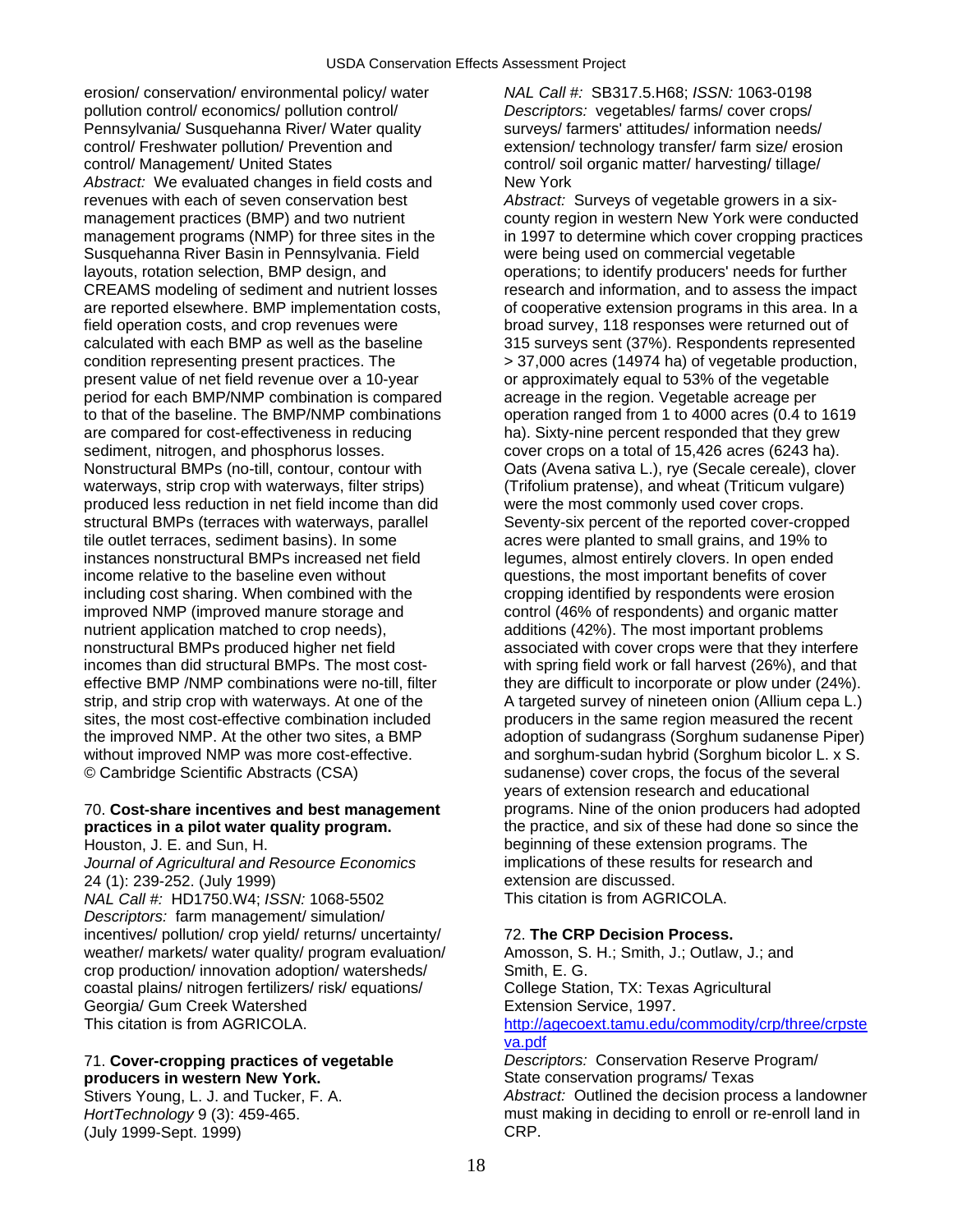## 73. **Cultural evolution and water management in** *Descriptors:* cattle/ water pollution/ farm

*Journal of the American Water Resources* animals/ Utah/ bacterial pollution/ waste Association 38 (6): 1661-1677. (2002)<br>*NAL Call #:* GB651.W315; *ISSN:* 1093-474X *Abstract:* This *Descriptors:* United States, California, Salinas River/ (Box taurus) operation that contributed bacterial Water Management/ Case Studies/ Planning/ Social pollution to a nearby water-way in northern Utah. Change/ Groundwater Irrigation/ Saline Water Students must use whole-farm management and Intrusion/ Institutional Constraints/ Groundwater/ waste management design criteria in the decision Irrigation/ Case study/ River valleys/ River basin process. A solution requires balancing the current management/ Water resources/ Resource crop and livestock management philosophies of the management/ Water use/ Agriculture/ Irrigation owners with water quality standards mandated by water/ Water supply/ Environmental effects/ Saline the state. The method has been used successfully in intrusion/ Sociological aspects/ Regional planning/ three courses. Chet and Todd Benson are currently Policies/ Environmental legislation/ River basins / operating a dairy in Wellsville, UT, which has been Irrigation/ Economics/ Historical account/ Sociology/ found to be a major contributor of water pollution in environmental policy/ United States, California, the Little Bear River. The state of Utah and the Salinas River/ United States, California, Salinas USEPA have hoped that an educational effort will River Valley/ Groundwater management/ Water allow for voluntary measures to mitigate the Resources and Supplies/ Conservation, wildlife pollutants leaving the dairy. To date, the Utah management and recreation/ Environmental action/ Department of Environmental Quality (DEQ) has Water & Wastewater Treatment/ Evaluation process issued few citations in the state and are hoping to Abstract: This article reports the findings of a case continue on a voluntary compliance basis. The study of a major California water management primary operator of the dairy, Todd, must decide district's effort to change its management approach. what course of action to take related to their family The following key findings and factors have dairy operation. It is a delicate issue because his influenced the Salinas basin management plan father, Chet, feels that the state is meddling into (BMP) and its progress: (1) the Salinas Valley is an their business. Todd must also take into account the economy dominated by highly sophisticated irrigated future of the dairy because the voluntary compliance agriculture dependent on ground water; (2) a program has some attractive incentives to persistent pattern of agricultural overdraft of ground encourage participation, namely, cost-sharing for water has hurt growers primarily in the north end of improvements. If they choose not to participate, it is the valley via induced saline intrusion of irrigation likely that they will be ineligible for future USDA costwells; (3) a complex set of water institutions, sharing arrangements. The Key issues in the case property and water rights, and land lease practices involve voluntary vs. involuntary participation in offer little incentive for good stewardship of land and government programs, water quality, and water; and (4) the BMP approach initially may have implications to agricultural operations, dairy waste intensified tension among growers and between management, and Western water rights. growers and other water user groups. Water rules This citation is from AGRICOLA. and practices in the Salinas Valley and Monterey County have evolved through a long historical 75. **Dairy manure and plant nutrient management**  process of adaptations. Therefore, any significant **issues affecting water quality and the dairy**  changes in local water use practices need to be **industry.**  understood in terms of cultural change, that is, Lanyon, L. E.<br>
changes in deeply held values, beliefs, and *Journal of Da* assumptions. We believe the BMP and the MCWRA (July 1994) are succeeding when evaluated from this *NAL Call #:* 44.8-J822; *ISSN:* 0022-0302 [JDSCAE] evolutionary perspective. The fact that both still exist *Descriptors:* cattle manure/ water pollution/ pollution relatively intact testifies that they are working, albeit control/ dairy farms/ cattle feeding/ production costs/ slowly. environmental policy/ United States

## 74. **The dairy dilemma: A decision case for water** pollution depend on the organization of individual **quality.** *guality diagonary <b>properties farms. Further, the management requirements and*

Miller, B. E.; Farrell Poe, K. L.; and Egelund, J. options are different for point (farmstead) and *Journal of Natural Resources and Life Sciences* nonpoint (field-applied) sources of pollution from *Education* 27: 42-48. (1998) *Education* 27: 42-48. (1998) *NAL Call #:* S530.J6; *ISSN:* 1059-9053 [JRLEEJ] decisions about existing crop nutrient utilization

**the Salinas River Valley.**<br> **Thompson, J. G. and Reynolds, R. national Studies/ water quality/ regulations/ decision making**<br>
studies/ water quality/ regulations/ decision making studies/ water quality/ regulations/ decision making/

Abstract: This decision case study involves a dairy

Journal of Dairy Science 77 (7): 1999-2007.

© Cambridge Scientific Abstracts (CSA) *Abstract:* Specific requirements for dairy manure management to protect water quality from nutrient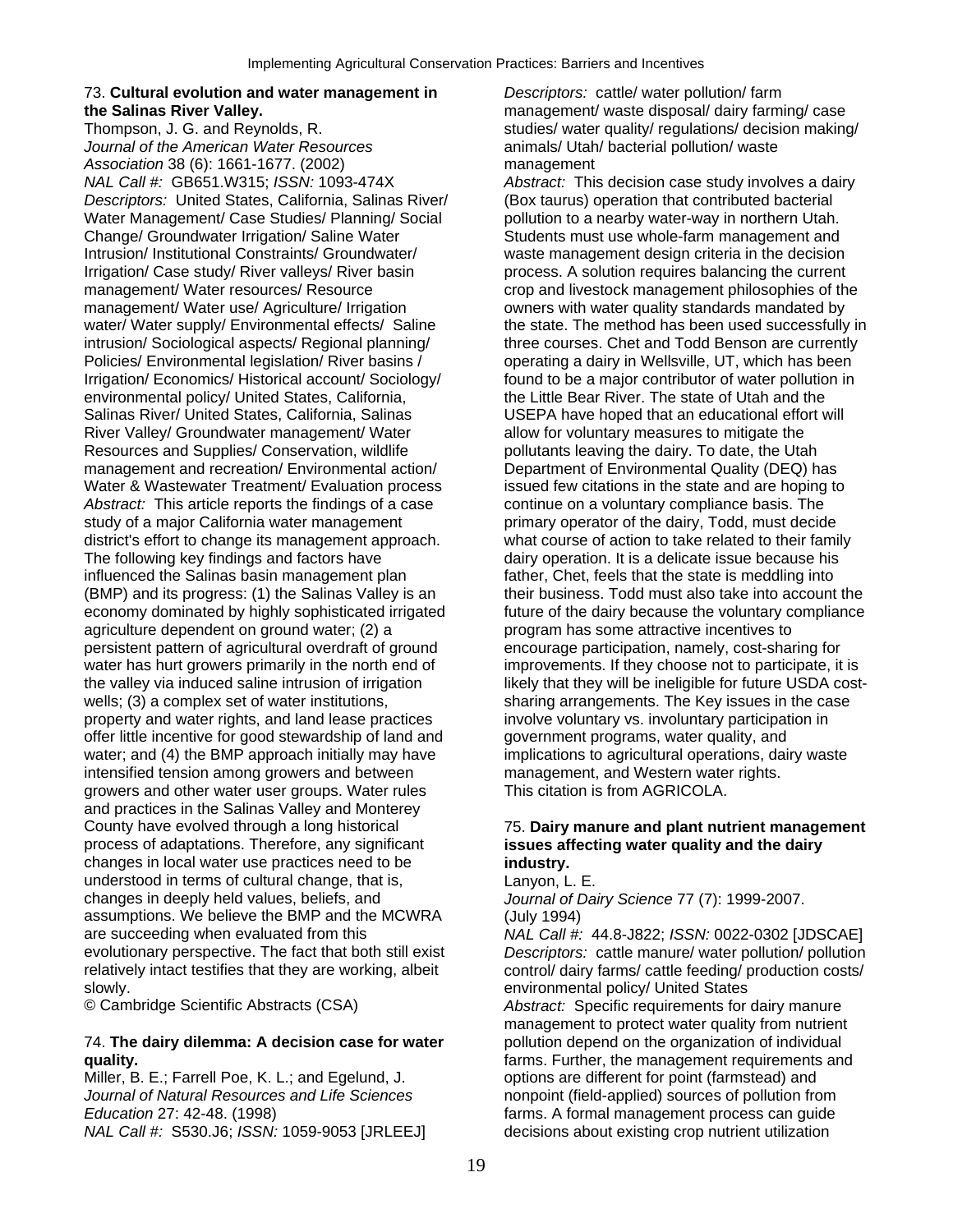potential, provide a framework for tracking nutrients information technology, and about their expectations supplied to crops, and identify future requirements regarding the rate and nature of change in the for dairy manure management to protect water future. They identified possible responses and quality. Farm managers can use the process to plan solutions during discussion periods. Some of the daily activities, to assess annual nutrient themes themes that emerged during the workshop had to do requirements as herd size increases. Agronomic by private industry in this value, the need to create a measures of nutrient balance and tracking of inputs climate of trust among agricultural producers, the and outputs for various farm management units can need for better communication and new provide the quantitative basis for management to partnerships, and the growing importance of allocate better manure to fields, to modify dairy information in distinguishing more successful rations, or to develop alternatives to on-farm manure producers from less successful ones. The workshop based dairy production to a reliance on capital group left development of recommendations for factors of production supplied by the dairy industry. **Full transfollo function** future gatherings. Meanwhile, management of dairy manure to meet increasingly stringent water quality protection 77. **Decomposing the size effect on the adoption**  the dairy industry and off-farm stakeholders as **agriculture.**  participants in the management process for field, Fernandez Cornejo, J.; Daberkow, S.; and farm, and regional dairy production can be the basis McBride, W. D. for decision-making to reconcile the sometimes *Agbioforum* 4 (2) (2001) conflicting demands of production and water quality *NAL Call #:* HD9999.B442A33; *ISSN:* 1522-936X.

This citation is from AGRICOLA. 
University of Missouri

Zinn, J. A.; Congressional Research Service (CRS). comparisons/ two limit Tobit model National Arbor Day Foundation (NADF) [Also *Abstract:* This paper examines the factors that available as: Privacy and Natural Resources influence the adoption of two emerging agricultural Workshop White Paper; 1998], 2000 (text/html) technologies, genetically engineered crops and [http://www.arborday.org/programs/papers/PrivacyW](http://www.arborday.org/programs/papers/PrivacyWpaper.html) precision agriculture in corn and soybean

*Descriptors:* databases/ data collection/ information agricultural policy/ landowners/ private lands/ laws of farm size. and regulations This citation is from AGRICOLA.

*Abstract:* The National Arbor Day Foundation (NADF), supported by the Natural Resources 78. **The delicate balance: Decision-making,**  Conservation Service (NRCS), convened a diverse **rights, and nature.**  group of about 60 invited participants - landowners Schulkin, Jay.<br>as well as representatives of agribusiness, interest Lanham, Md.: groups, and government agencies - to discuss 174 p. (1996) evolving relationships between the rapidly increasing *Notes:* Includes bibliographical references volume of valuable natural resource data and (p. [141]-171) and index. information in agriculture and growing concerns *NAL Call #:* HD30.23.S378--1996; *ISBN:* about confidentiality. Farmers, ranchers, and other 0761804323 (alk. paper); 0761804331 landowners often characterize these relationships as (pbk.: alk. paper) a debate between public access to data and *Descriptors:* Decision making---Moral and ethical information that could be used to regulate their and aspects/ Natural resources---Management--production activities and the protection of personal Decision making/ Uncertainty privacy, but the relationships are far more This citation is from AGRICOLA. complicated, as this workshop demonstrated. Participants shared their knowledge about the laws and rules that govern disclosure and confidentiality, about recent changes in data collection and

management performance, and to chart future with the growing value of data, the increased interest application. Changes in agricultural production since did not reach closure on these themes for agriculture<br>World War II have contributed to a shift from land- generally or for natural resource conservation. This generally or for natural resource conservation. This

## requirements is still a land-based activity. Involving **of innovations: Agrobiotechnology and precision**

Notes: Publisher: Curators of the

*Descriptors:* zea mays / glycine max/ biotechnology/ 76. **Data and Information About Natural** genetic engineering/ site specific crop management/ **Resources on Agricultural Land: No Rules,** innovation adoption/ crop production/ farm size/ **Just Rights. Just Rights. decision making/** farm surveys/ probabilistic models/ [paper.html](http://www.arborday.org/programs/papers/PrivacyWpaper.html)<br>Descriptors: databases/ data collection/ information<br>production, and contrasts the relative influence of<br>various factors on the adoption decision for these technology/ legal rights/ natural resource policy / two technologies, with special emphasis on the role

Lanham, Md.: University Press of America; xvii,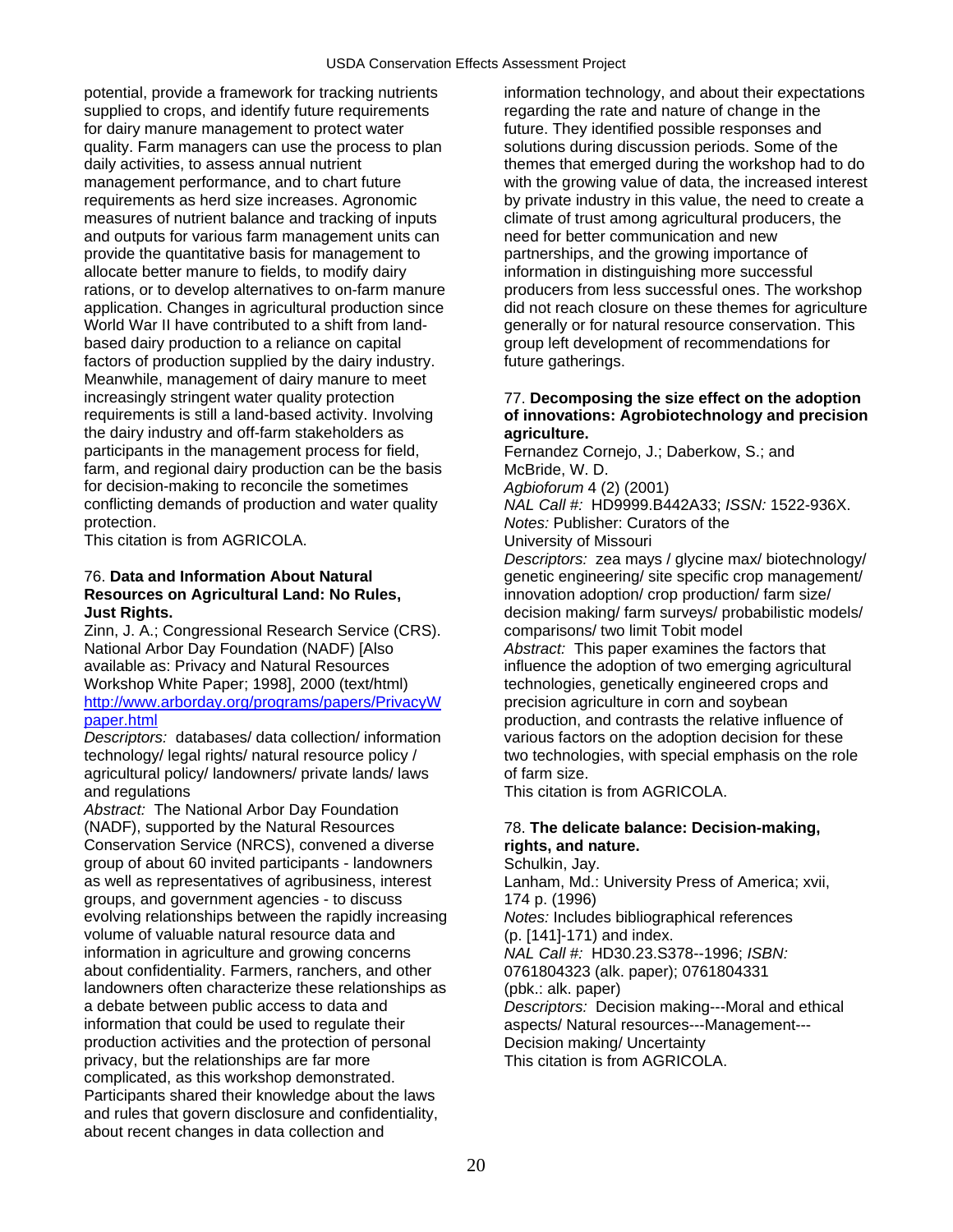## 79. **Desert riparian areas: Landscape perceptions** of landscape values and attitudes about appropriate **and attitudes.** uses for these landscapes; and third, was the

Zube, Ervin H and Sheehan, Michele R assessment of landscape change, both perceived *NAL Call #:* HC79.E5E5; *ISSN:* 0364-152X three phases span 15 years, from 1981 to 1996. *Descriptors:* human (Hominidae)/ animals/ Case studies of two riparian areas that represent chordates/ humans/ mammals/ primates/ diverse contextual settings are discussed. vertebrates/ agriculture/ farmers/ land use/ local © Thomson decision makers/ management/ natural area preservation/ realtors/ resource managers/ Safford/ 81. **Determinants of Farmer Behavior: Adoption**  socioeconomics/ Upper Gila River/ **of and Compliance with Best Management** 

*Abstract:* The perceptions and attitudes of residents **Skaneateles Lake Watershed.**  and special interest groups along the Upper Gila Welch, E. W. and Marc-Aurele, F. J. River in the vicinity of the town of Safford, Arizona, *Lake and Reservoir Management* 17 (3): USA, were studied with a primary focus on 233-245. (2001) descriptions of the riparian landscape and attitudes *NAL Call #:* TC401.L3; *ISSN:* 0743-8141 towards planning and management in and around *Descriptors:* United States, New York, Skaneateles the riparian area. Special interest groups included Lake/ Lakes/ Water Pollution Prevention/ Nonpoint farmers, resource managers, realtors, and local Pollution Sources/ Agriculture/ Watershed decision makers. Attention was directed to Management / Case Studies/ Best Management differences between resource managers and other **Practices/ Public Participation/ Compliance/** groups. Findings from this study are compared with Attitudes/ Communication/ Watersheds/ Cat those from a previous study along the Upper San area/ Environmental protection/ Water quality<br>
Pedro River, Notable differences between the two control/ Sociological aspects/ Agricultural polli areas included perceptions of appropriate land uses, Water management/ Water supply/ Pollution control/ with a greater emphasis on agriculture and related Nonpoint pollution/ Communications/ United States,<br>activities in the Upper Gila River area and on wildlife New York, Skaneateles Lake/ best management and natural area preservation in the Upper San practices / Water quality control/ Prevention and Pedro area. Relationships of perceptions and control/ Environmental action/ Lakes<br>
attitudes with the socioeconomic contexts of the two *Abstract:* Policy makers and public n study areas are explored. The recently implemented a wide range of watershed

*NAL Call #:* QH75.A1L32; *ISSN:* 0169-2046 with other agencies, established the Skaneateles *Descriptors:* desert riparian landscapes: change, Lake Watershed Agricultural Program (SLWAP) in values/ landscape architecture: education, research 1994 as one element of a broader watershed *Abstract:* This paper presents first, a brief overview protection plan. The SLWAP is a 5-10 member of research activities in the Landscape Architecture interagency pollution prevention program designed Program at the University of Arizona. Included is to work cooperatively and independently with both the pedagogical foundation for the research watershed farmers to develop Whole Farm Plans emphasis and a brief summary of research topics that incorporate pollution minimizing best pursued by faculty and graduate students during the management practices. The program is voluntary past 15 years. The second and major part of the and not all farmers have agreed to opt in. Using a paper summarizes selected components of a long- modified behavioral model, this paper examines term research project in which graduate students in adoption and compliance behavior of farmers in the Landscape Architecture and Renewable Natural Skaneateles Lake Watershed in New York State. Resources Studies played significant roles. Primary Findings indicate two stages of adoption. Early emphasis is on riparian landscapes located in adopters have lower incomes, indicate that farming in three phases. First was an exploration of people- more equitable treatment by regulators, believe the landscape relationships via open-ended interviews; Best Management Practices (BMP) will have the second, was survey research to explore perceptions desired effect, and are more fearful of regulatory

*Environmental Management* 18 (3): 413-421. (1994) and physical, in the same landscapes. Together, the

## wildlife preservation **Practices for Nonpoint Source Pollution in the**

Attitudes/ Communication/ Watersheds/ Catchment control/ Sociological aspects/ Agricultural pollution/ New York, Skaneateles Lake/ best management Abstract: Policy makers and public managers have © Thomson management programs designed to reduce nonpoint pollution from agriculture. This paper focuses on the 80. **Desert riparian landscapes: Values and** progress of one such program. Skaneateles Lake, **change, 1981-96. change, 1981-96. change, 1981-96. New York is the drinking water supply of Syracuse** *City.* Granted "filtration avoidance" under the City. Granted "filtration avoidance" under the Friedman, Steven Surface Water Treatment Rules-allowance of *Landscape and Urban Planning* 42 (2-4): unfiltered water supply conditional upon heightened 81-89. (1998) source protection activities - the City, in cooperation southeastern Arizona. The research was developed is their primary source of income, perceive fairer and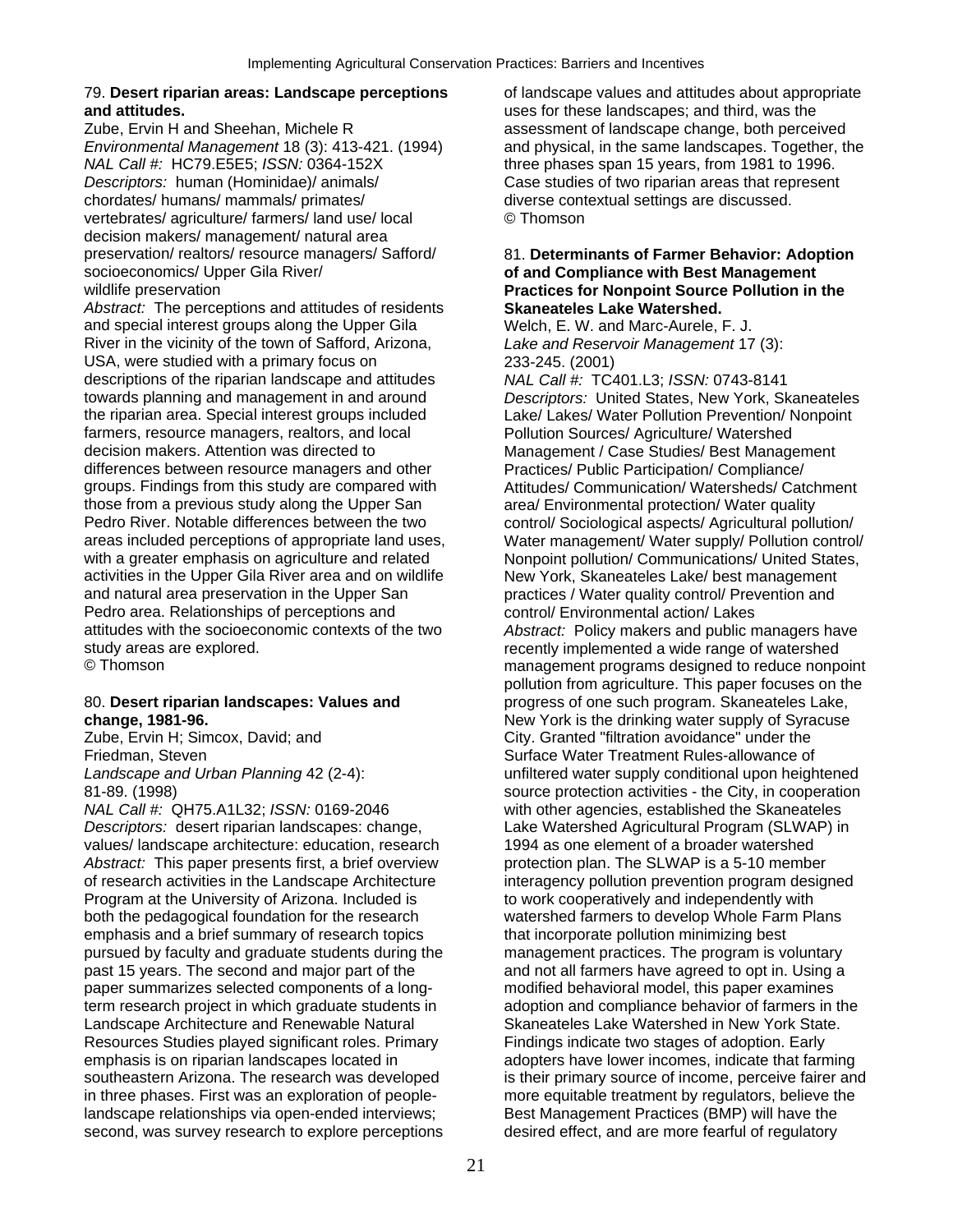consequences if the Whole Farm Planning effort chemical risk. Findings show that farmers in the fails. We call this first stage "regulatory push." Late three watersheds do not view agricultural chemical adopters are more environmentalist and more use as a serious health or environmental hazard. influenced by other farmers and the community. We Regression findings provide partial support for the call this second stage "community pull." In addition, theoretical model. The statistical models explained findings regarding compliance indicate that farmers from 30 to 37%. of the variance in farmers' risk and the management team diverge in their perceptions in the three study watersheds. Findings assessments of progress toward implementation of are discussed in the context of developing future Best Management Practices, indicating some education/information programs in the three potentially significant communication problems. watersheds. Concluded recommendations for management of This citation is from AGRICOLA. voluntary programs for farmers include: (1) initial implementation efforts should seek out those 83. **Developing monitoring programs for**  community leaders are more likely to be cooperative, **livestock producers.**  (2) regulatory threat may be useful during the initial Rasmussen, G Allen implementation period, and (3) evaluation criteria *Arid Land Research and Management* 17 (4): must be developed cooperatively with and clearly 479-483. (2003) communicated to farmers. *NAL Call #:* S592.17.A73 A74; *ISSN:* 1532-4982

© Cambridge Scientific Abstracts (CSA) *Descriptors:* ecosystem management/

*Journal of Rural Studies* 17 (2): 219-233. (Apr. 2001) managers, even their implementation is not *Descriptors:* watersheds/ agricultural chemicals/ important factors if they are going to be used. They risk/ health hazards/ farmers' attitudes/ decision must be used to help producers and managers making/ farm surveys/ regression analysis/ make current decisions relating to their objectives multivariate analysis/ Ohio/ Iowa/ Minnesota and those broader resource objectives of society. *Abstract:* Recent epidemiologic research on the Producers must understand how these broader relationship between agricultural chemical use and objectives relate to their specific livestock objectives. human health has focused on possible risks to both<br>
farmers and nonfarm publics through such avenues<br>
proactive decisions, and be cost effective. Finally farmers and nonfarm publics through such avenues as airborne chemical drift and contamination of attempts must be made to make them flexible to drinking water. While agricultural chemical use has deal with changing objectives that happen over time. been defined as a public health issue, decisions  $\heartsuit$  Thomson about applying chemicals are made primarily by individual farmers who consider not only highly 84. **Development of information intensive**  publicized health and environmental risks but also **agrichemical management services in**  potentially severe economic risks of not using **Wisconsin.**  chemicals for production of food and fiber. The Wolf Steven A and Nowak Peter J critical decision-making role played by farmers *Environmental Management* 19 (3): 371-382. (1995) for accurate information on their perceptions of *Abstract:* This paper examines opportunities to various chemical-related hazards and the factors improve the environmental and economic<br>that may influence such judgments. Understanding performance of cropping systems through farmers' perceptions toward agricultural chemical application of information in agrichemical risk is essential to formulate effective risk-mitigation management. Through intensified application of programs and policies and to target educational and information, both net farm income and technical assistance programs that encourage environmental quality may increase through more sound chemical practices at the farm level. This closely matching the specific needs of the crop with paper reports findings from a study of 1011 farm the type, timing, and volume of chemical inputs used operators in three Midwestern watersheds in Ohio, in crop production. This study examines the current Iowa, and Minnesota to assess their perceptions of status and future prospect of agrichemical dealers risk associated with use of agricultural chemicals. A offering information intensive agrichemical theoretical model developed from components of management services to producers. Agrichemical social learning, risk perception, and farm structure dealers are the focus of this study because: (1)<br>theories is used to identify predictors of agricultural farmers are perceived as ill-prepared to substar

livestock production

82. **Determinants of perceived agricultural** *Abstract:* Many official monitoring programs have **chemical risk in three watersheds in the** *been* **developed, but few have been adopted by<br>
Midwestern United States.**<br> **Midwestern United States.** livestock producers. While these programs have Tucker, M. and Napier, T. L. relatively strong support from professionally trained consistent. New programs must address several

relative to agricultural chemical use creates a need *NAL Call #:* HC79.E5E5; *ISSN:* 0364-152X performance of cropping systems through intensified farmers are perceived as ill-prepared to substantially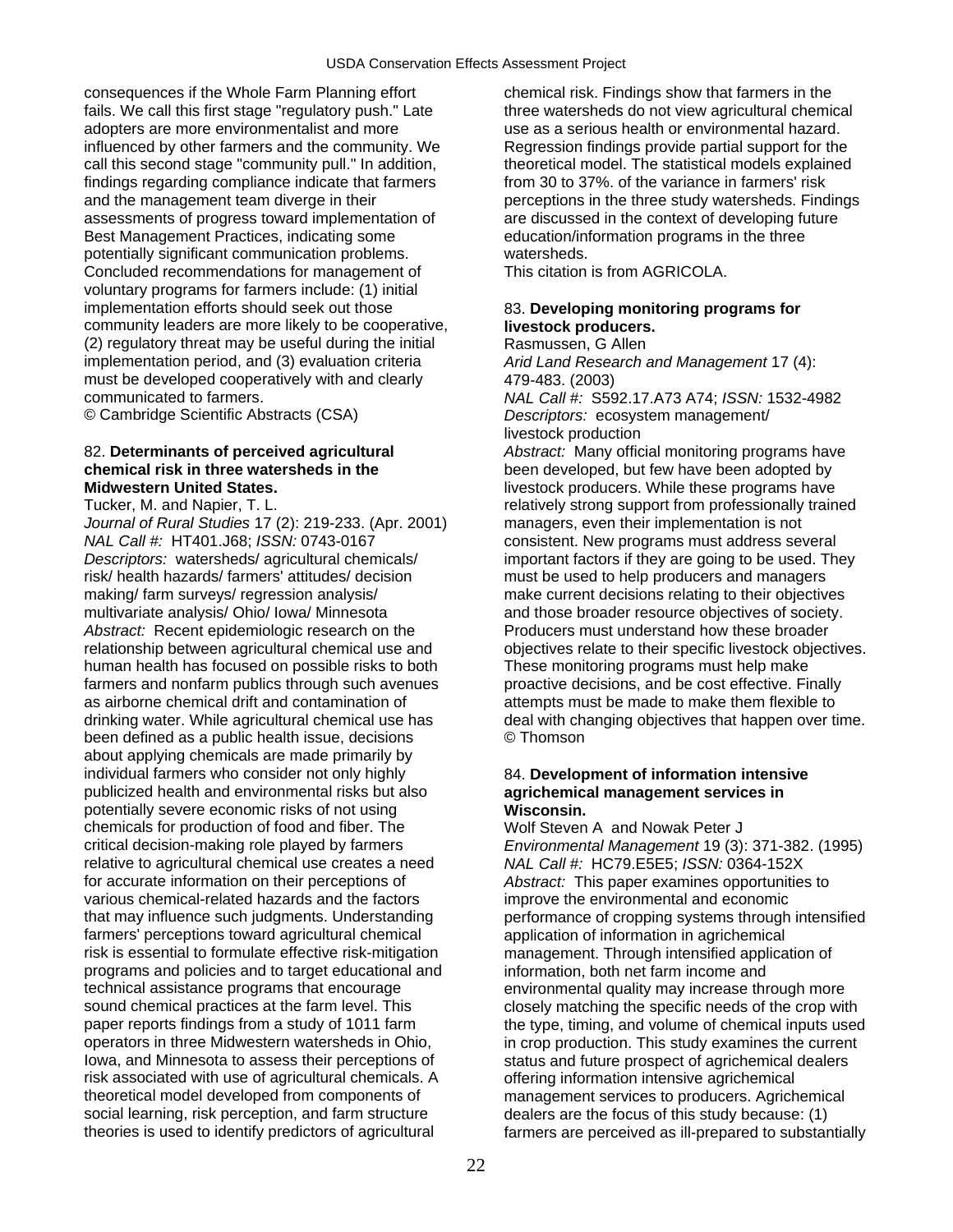upgrade the sophistication of their agrichemical bin/pdf%5Fview.pl?paperid=9200 management without off-farm support, and (2) *Descriptors:* farmland preservation/ agricultural dealers enjoy a close relationship with farmers, land/ agricultural programs and projects/ which potentially could be expanded to include a conservation programs/ governmental programs and variety of information-based services. A mail survey projects/ property tax/ econometric models/ was conducted of all agrichemical **Delaware/ Maryland/ New York/ New Jersey/** New Jersey/ suppliers/applicators in Wisconsin. The response Pennsylvania/ Virginia/ farmland loss rate was 76% (172 of 225). Substantial numbers of This citation is from AGRICOLA. services were found to be offered by many dealers. The majority of these services were related to 88. **Do Farmers Understand Their Soils? A Non**traditional yield-enhancement functions. Services **Pastoral Look at a Fundamental Challenge to**  that have a greater potential to mitigate the negative **Conservation.** environmental impacts of inefficient agrichemical use McCallister, B.; Nowak, P.; and Leitner, J. and have higher on-farm data requirements were In: Proceedings of the 50th Annual Meeting of the found to be less widely offered by dealers. Analysis Soil and Water Conservation Society. (Held 6 Aug of constraints to further development of information- 1995-9 Aug 1995 at Des Moines, IA.) intensive services indicates that dealers offering **Ankeny, IA: Soil and Water Conservation** significant numbers of services are concerned with Society; 1995. constraints external to the dealership, while dealers *Descriptors:* Wisconsin/ education/ agricultural offering relatively few services perceive internal practices/ soil properties/ surveys/ soil profiles/ soil constraints as most limiting. This relationship conservation/ farm management/ best management indicates that efforts to accelerate dealerships practices/ Education extramural/ Conservation in development of information-intensive agrichemical agricultural use/ United States management services should focus on specific *Abstract:* Soil knowledge that is strictly results-<br>
constraints operating on targeted dealerships. The oriented hides potential soil capabilities and may © Thomson hinder the long-term quality of the soil resource. Can

## **farming systems through participatory on-farm** textures? How well are farmers prepared to follow

Wuest, S. B.; McCool, D. K.; Miller, B. C.; and chemical use? Is soil knowledge one more

*American Journal of Alternative Agriculture* 14 (3): will capture through its sale of site-specific

## 86. **Differences between farmer and agency commonly, their most important source of soils attitudes regarding policies to reduce** knowledge is working the soil with implements.

American Agricultural Economics Association, 2003. abandoned, but explanation in relation in relation in relation of Notes: In: Selected papers from the annual meeting crop management. *Notes:* In: Selected papers from the annual meeting crop management. of the American Agricultural Economics Association; July 27-30, 2003; Montreal, Canada (application/pdf) *NAL Call #:* HD1405 .A44 http://agecon.lib.umn.edu/cgi- 89. **Documenting the status of dairy manure** 

oriented hides potential soil capabilities and may BMP programs about tillage and nutrients have long-85. **Development of more effective conservation** term success if farmers are unclear about their soils' **research. the growing number of soil-based regulations about** the growing number of soil-based regulations about Veseth, R. J. information component that the farm-supply industry 98-102. (1999) technologies? The 700+ farmers in this Wisconsin *NAL Call #:* S605.5.A43; *ISSN:* 0889-1893 study completed a site-specific mail survey with This citation is provided courtesy of CAB accompanying airphoto. Results show that many International/CABI Publishing. farmers do not have a solid understanding of the soil at familiar airphoto locations on their farms. Most **phosphorus pollution in the Minnesota River** Thereby, farmers do notice changes in soil surfaces. **basin. basin. basine in the solution of the solution of the Section State of Yet, when compared to county soil survey data for** McCann, L. M. J. and Easter, K. W. that site, farmer soil knowledge drops off significantly *Review of Agricultural Economics* 21 (1): with depth into the soil profile. Responses to basic 189-207. (1999) questions about soil texture, soil depth, and other *NAL Call #:* HD1773.A3N6; *ISSN:* 0191-9016 factors reveal that many farmers did not answer This citation is provided courtesy of CAB within a generous range of reasonable responses. International/CABI Publishing. The pragmatic way farmers understand their soils suggests that public agencies and private 87. **Do agricultural preservation programs and** consultants need to convey ideas about soils and **preferential property tax programs affect conservation in a manner more attainable to them. farmland conservation? Soil information for farmers needs reinterpretation so** Soil information for farmers needs reinterpretation so Lynch, L.<br>American Agricultural Economics Association. 2003. American Agrican Agricultural Economics Association. 2003.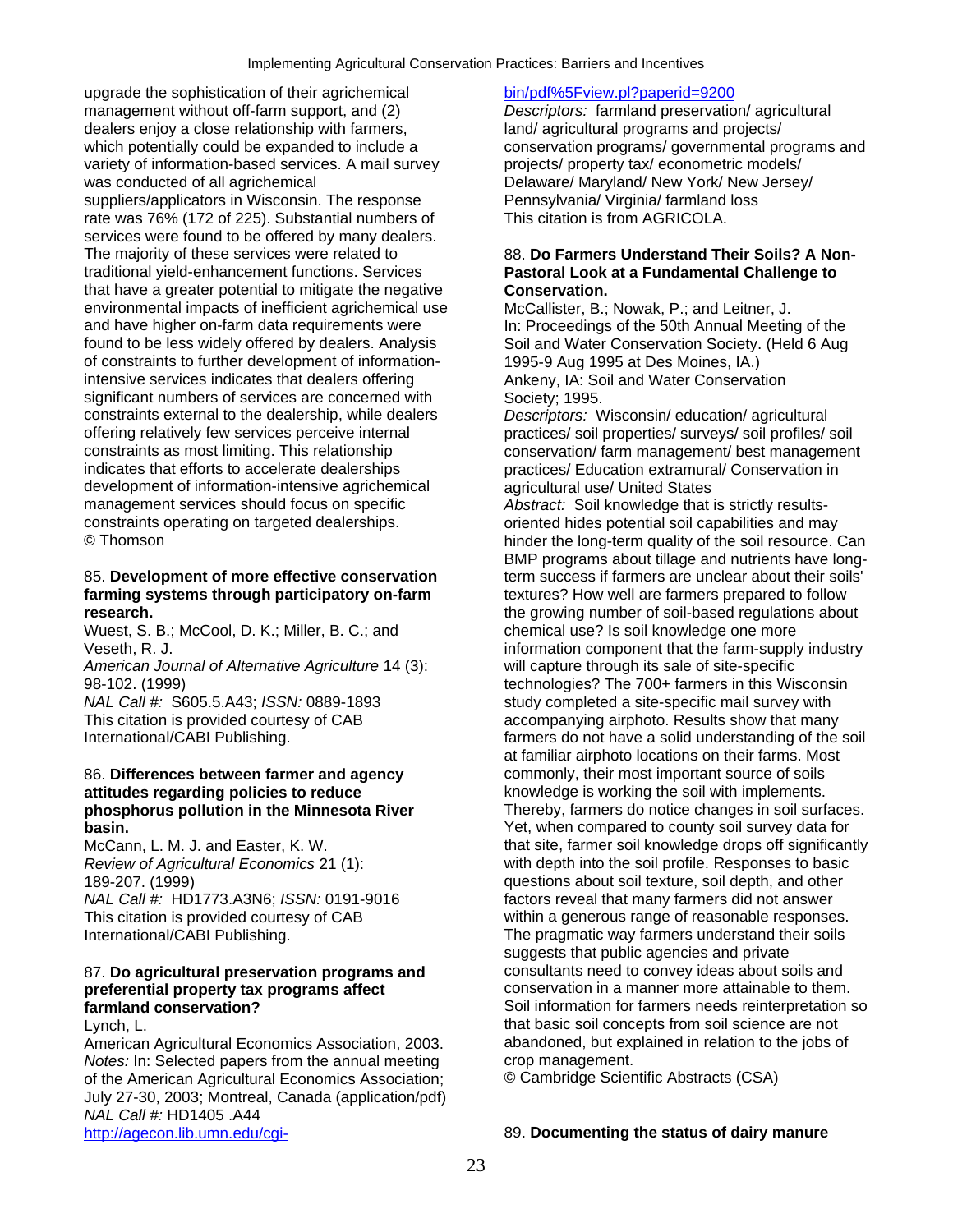**management in New York: Current practices and** soil properties: alternative management practice **willingness to participate in voluntary programs.** yield response, susceptibility to degradation, yield Poe, Gregory L. and New York State College of sensitivity/ nutrient depletion/ overall farm Resource and Managerial Economics. management response/ soil erosion/ soil Ithaca, N.Y.: Dept. of Agricultural, Resource, and productivity/ soil profile depth depletion Managerial Economics, Cornell University; 24 p.: ill.; *Abstract:* Physical scientists have presented a

*Descriptors:* Dairy cattle---Manure---Handling--- they share similar preferences. A model is

## 90. **A dynamic analysis of the impact of water** degradation and soil profile depth depletion as an **quality policies on irrigation investment and crop** irreversible facet of soil degradation. Predictions of **choice decisions.** *choice* decisions. *optimal management response to soil degradation*

*NAL Call #:* HD101.S6; *ISSN:* 1074-0708 depth. Our model is applied to degradation data *Descriptors:* maize/ sorghum/ wheat/ irrigation from nine soils in the north central United States. water/ irrigated farming/ investment/ water quality/ Three principal findings result: First, due to enterprises/ dynamic models/ cost analysis/ soil degradation, sensitivity of yield to soil depth, and

decisions under alternative water quality protection optimal residue management is more variable with policies. The model is applied to an empirical respect to soil type than to the erosion phase of the example in the Oklahoma High Plains. The choices soil, implying that substantial gains to targeting are example in the Oklahoma High Plains. The choices of crops and irrigation systems and the resulting possible. Third, nutrient depletion is a more<br>levels of irrigation, income, and nitrogen runoff and compelling motivator for adopting residue levels of irrigation, income, and nitrogen runoff and percolation are simulated over a ten-year period. An management than soil profile depth depletion. This effluent tax on nitrogen runoff and percolation is implies that motivating residue management The efficacy of cost sharing in adopting modern reversible degradation, and therefore the overall water use depends on soil type. A tax on nitrogen protect topsoil from irreversible degradation.<br>use is shown to be the least effective policy. <br>
© Thomson use is shown to be the least effective policy. This citation is from AGRICOLA.

## 91. **Dynamic economic management of soil agriculture. erosion, nutrient depletion, and productivity in** Uri, Noel D and Lewis, James A

Hopkins, J W; Lal, R; Wiebe, K D; and Tweeten, L G 45-58. (1998)<br>
Land Degradation and Development 12 (4): Call H: RA565. Call #: RA565. S365; ISSN: 0048-9697 *Land Degradation and Development* 12 (4): 305-318. (2001) *Descriptors:* land productivity/ sediment transport: *Descriptors:* nutrients/ fertilizer application/ initial

Agriculture and Life Sciences. Dept. of Agricultural, management implications/ soil degradation: optimal Series: Staff paper (New York State College of wealth of evidence regarding the effects of cropland Agriculture and Life Sciences. Dept. of Agricultural, soil degradation. Because soil degradation has both Resource, and Managerial Economics) on-site and off-site effects, public policies have often SP 99-03. (1999) SP 99-03. (1999) tried to increase rates of conservation over privately *Notes:* "September 1999." Includes bibliographical optimal rates. Where private incentives leave off and references (p. 23-24). Funding for this project was public incentives start up is somewhat controversial, provided by Cornell University's Statewide Program however. Physical evidence, while necessary, is not Committee grants, the Cornell University Water sufficient to predict conservation actions by farmers Resources Institute, and Hatch Project # 121-416, in response to the threat of degradation. This paper and USDA Regional Project W-133. provides a partial explanation for why farmers may *NAL Call #:* HD1407-.C6-no.-99-03 adopt differing conservation strategies, even though New York State constructed that divides soil degradation into This citation is from AGRICOLA. This citation is from AGRICOLA. This citation is from AGRICOLA. nutrient depletion as a reversible facet of soil Wu, J. J.; Mapp, H. P.; and Bernardo, D. J. are accomplished using a closed-loop model of *Journal of Agricultural and Applied Economics* fertilizer applications and residue management to 26 (2): 506-525. (Dec. 1994) control future stocks of soil nutrients and soil profile farm management/ decision making/ crop differences in initial soil properties, susceptibility to types/ innovation adoption/ economic impact/ yield response to alternative management practices, irrigation technology dynamically optimal economic strategies cannot be Abstract: A dynamic model is developed to analyze inferred directly from physical results but are inferred farmers irrigation investment and crop choice from the associated economic implications. Second, shown to be effective in reducing nitrate pollution. The requires programs that pay even greater attention to irrigation technologies and restrictions on irrigation farm management implications, rather than strictly to

## 92. **The dynamics of soil erosion in U.S.**

**the north central USA.** *Science of the Total Environment* 218 (1): *NAL Call #:* S622.L26; *ISSN:* 1085-3278 estuary degradation, lake degradation, stream<br>*Descriptors:* nutrients/ fertilizer application/ initial degradation/ soil conservation policies/ soil depth/